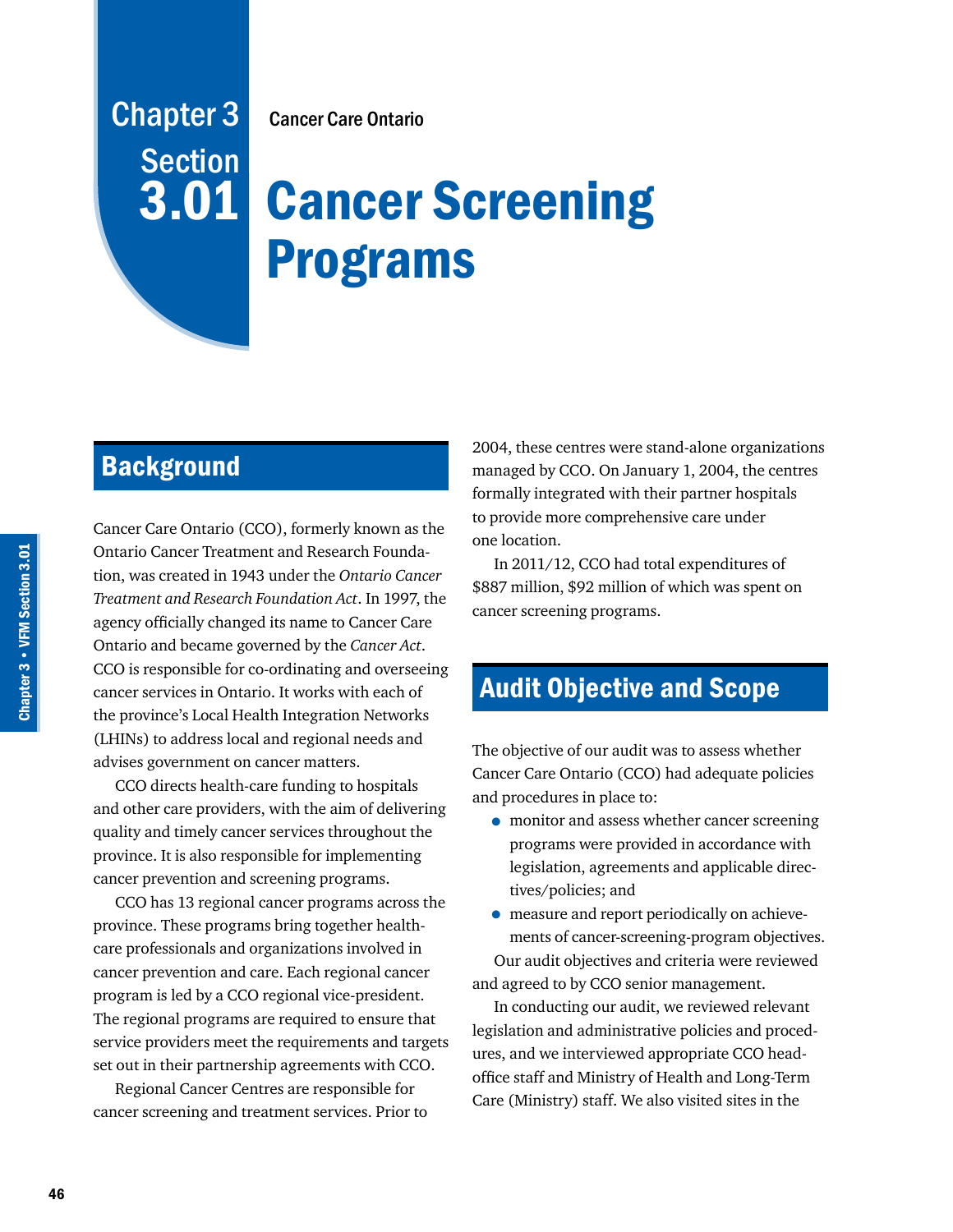following regions: Greater Toronto Area, Hamilton Niagara Haldimand Brant, South West (London), Champlain (Ottawa) and North East (Sudbury) to review files and other summary information available for the Ontario Breast Screening Program and the colorectal cancer screening program. We also contacted these sites to obtain information on the cervical cancer screening program. To obtain a better understanding of and perspective on cancer screening programs, we spoke to various stakeholders, such as the Canadian Cancer Society, the Institute of Clinical Evaluative Sciences, and the Cancer Quality Council of Ontario. We also contacted similar cancer agencies in Manitoba, Alberta and British Columbia.

Our audit included a review of related activities of CCO's Internal Audit Department. We reviewed its recent reports and, when we planned our work, considered its audit work and any relevant issues it had identified.

# **Summary**

Similarly to agencies in other jurisdictions such as Australia, New Zealand, the United Kingdom and other Canadian provinces, CCO has implemented cancer screening programs for breast, colorectal and cervical cancers. The key objective for each of the three cancer screening programs is to reduce the number of deaths from cancer through early detection and treatment. The mortality rates from these three types of cancer have fallen in Ontario over the past two decades. In this regard, Ontario's mortality rates are similar to the Canadian averages for these types of cancer.

Our major observations with respect to these three screening programs were as follows:

• We noted that CCO appropriately used recognized clinical evidence in deciding what types of cancer warranted formal screening programs. Both the Ministry of Health and Long-Term Care, through a \$45-million funding commitment in 2010, and CCO, through recent initiatives, have clearly recognized the need to increase screening participation rates, especially for people considered to be at increased risk for cancer.

- Participation in breast cancer and cervical cancer screening achieved ministry targets but fell short of CCO's own targets. As of 2009/10, colorectal cancer screening in Ontario fell short of both the Ministry's and CCO's targets, and almost half of the targeted population remained unscreened. In total, between 2008 and 2010 only 27% of eligible women completed all three cancer screening tests recommended for their age group. As well, participation in the screening programs appears to have reached a plateau, and CCO is looking at ways to address this.
- There were wait times for screening services for all three types of cancer:
	- In visits to regional offices, we found mammography screening wait times for women with an average risk for breast cancer but no symptoms ranged from just over two weeks to 10½ months. CCO found that, in its program that targets women considered at high risk for breast cancer, the wait time for genetic assessments of screening eligibility averaged 84 days.
	- For colorectal screening, almost 30% of cases did not have a follow-up colonoscopy within the benchmark time established by CCO. The data showed that, in 2011/12, the median wait times for a colonoscopy were 12 weeks for individuals with family histories of colon cancer and six weeks for those needing to be followed up after a positive Fecal Occult Blood Test (FOBT). However, we found instances in hospital records we reviewed where the wait times were as long as 72 weeks for individuals with family histories of colon cancer and 17 weeks for those whose FOBT was positive.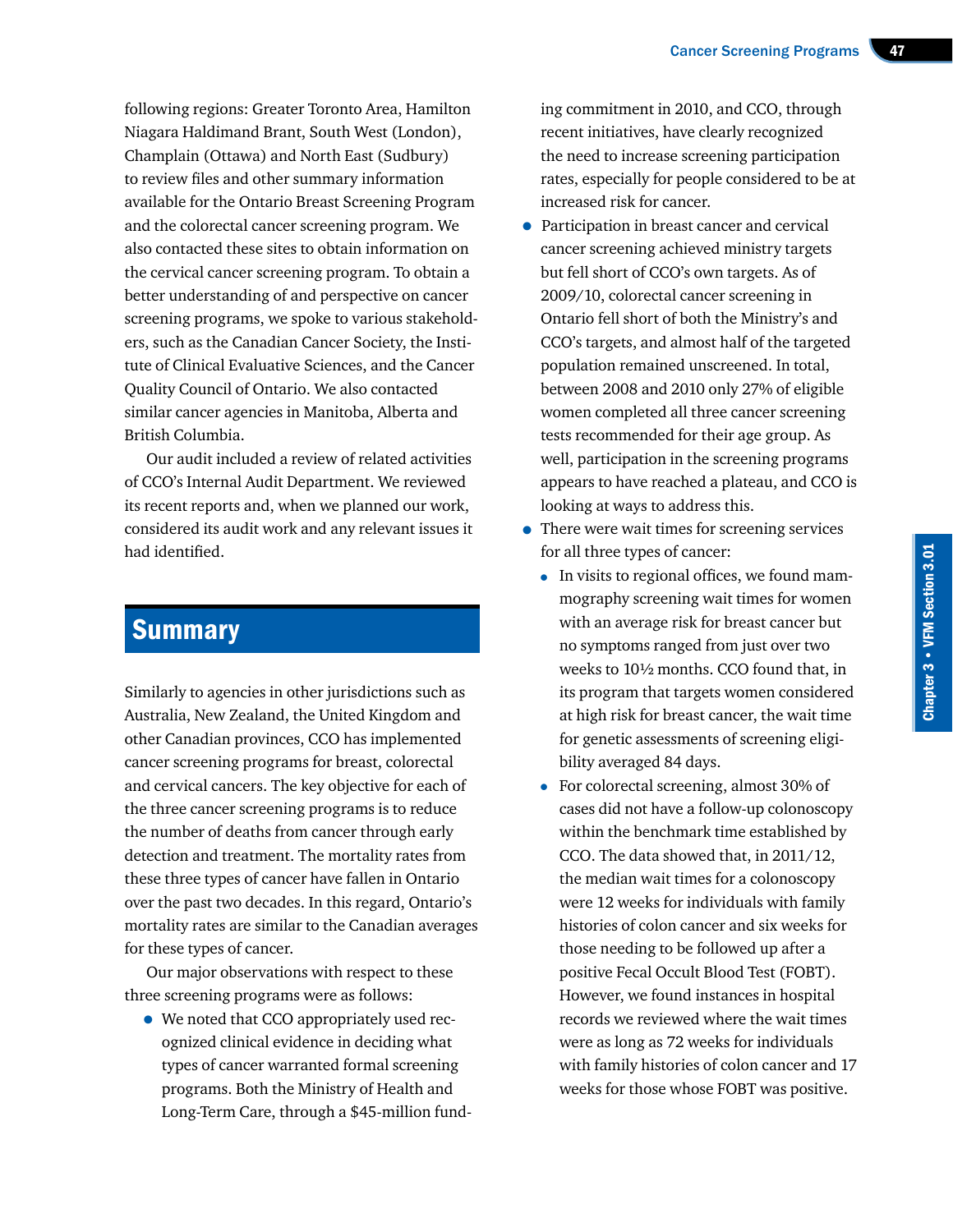- For cervical cancer screening, a recent CCO preliminary review showed that the median wait time for a colposcopy (a diagnostic procedure following up on abnormal cervical Pap test results) for high-grade abnormalities was about three months.
- Even though they are at greater risk of dying of cervical cancer, older women were screened at a much lower rate than younger women. CCO has said that physicians too often link Pap testing for cervical cancer to annual health exams, contraception counselling and screening for sexually transmitted infections. Because older women often have fewer contraceptive and lifestyle reasons to see their doctor, they often do not get tested. Meanwhile, many low-risk younger women were being screened more often than necessary.
- The level of quality assurance measures for each of the screening programs varied considerably. CCO had developed a comprehensive quality assurance program to assess and monitor the breast cancer screening program, but 20% of screenings took place outside CCO's program and therefore were not subject to the requirements. CCO had set up some quality assurance processes for the colorectal cancer screening program, but none for the cervical cancer screening program.
- CCO did not analyze and monitor whether individual endoscopists (specialists who look inside a body cavity or organ using an endoscope) met performance requirements. For instance, endoscopists are required to perform at least 200 colonoscopies annually to achieve or maintain competency. From data for the years 2008/09 to 2010/11, we found that more than 20% of endoscopists had not met this competency requirement.
- There was a significant backlog for follow-up reviews of mammography images in cases in which a woman was diagnosed with cancer after having had a breast cancer screening test

that reported normal results. These followup reviews are done to see if the cancer was missed at the previous screening or whether the cancer actually developed after the previous screening (this is referred to as an interval cancer). In 2009, 225 reviews were completed, of which 81 warranted further investigation. Of these 81 cases, about half were subsequently classified as missed-atscreening. No interval cancer reviews were done from the end of 2009 to July 2011, because CCO's Ontario Breast Screening Program radiologist-in-chief had retired and a new radiologist-in-chief was not hired until July 2011. At the time of our audit, a backlog of almost 900 interval cancer cases needed to be reviewed. CCO informed us that it expected to complete its follow-up review of these cases by December 2012.

• CCO measured and reported on its achievement of cancer-screening-program objectives, including annually publishing its program indicators for its three screening programs through the Cancer Quality Council of Ontario's Cancer System Quality Index and periodically issuing performance evaluations of its three cancer screening programs.

#### OVERALL CCO RESPONSE

Cancer Care Ontario (CCO) welcomes the recommendations in this audit. The audit acknowledges the sound processes CCO has in place to assess whether a cancer screening program is needed and recognizes the Ontario-wide commitment to establish high-quality, evidencebased screening programs for breast, cervical and colorectal cancer.

Screening is most effective when offered through a high-quality organized program that promotes participation; identifies and follows the target population through the screening journey; sends eligible people invitations, results letters and recalls to screening;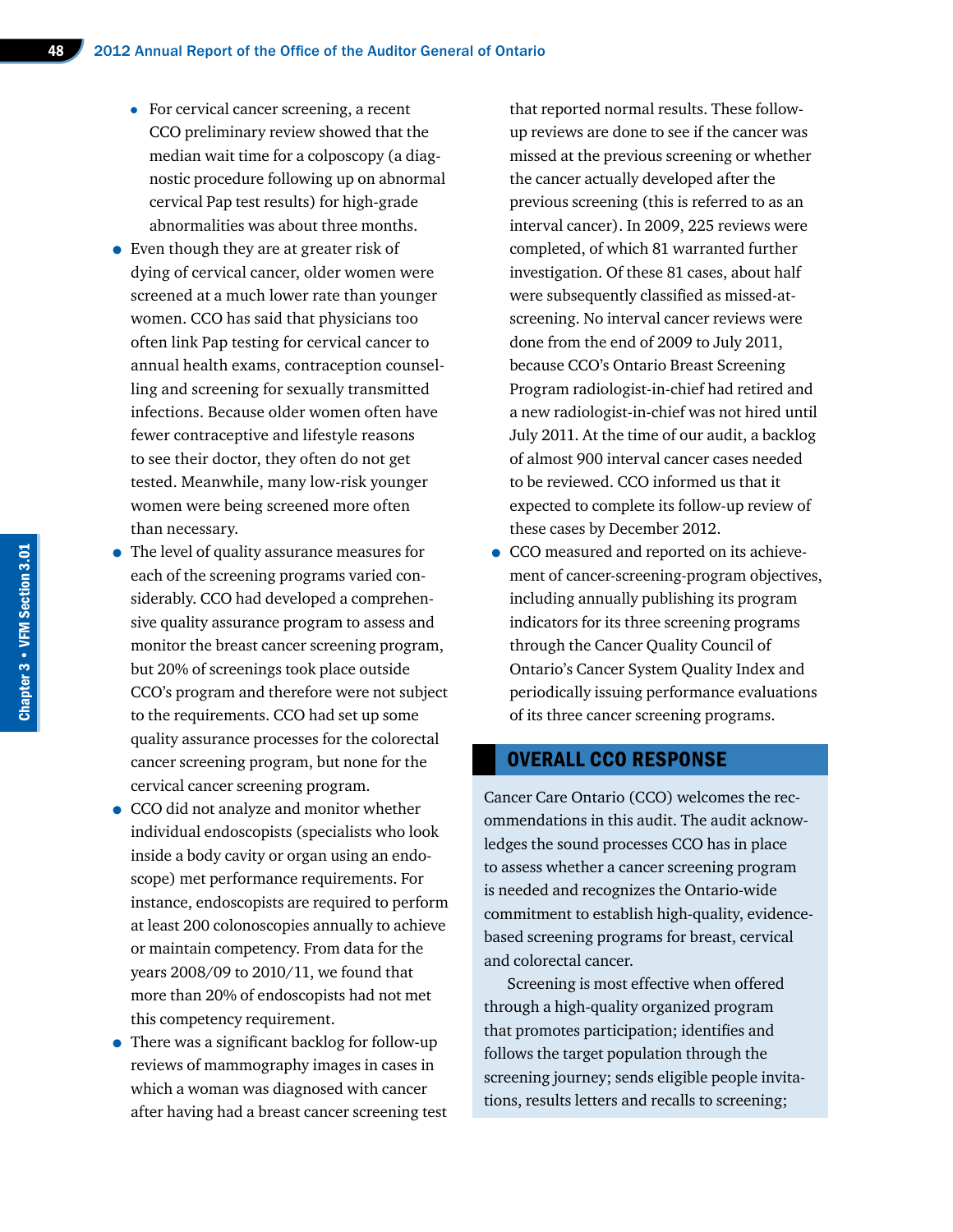incorporates follow-up processes for those with abnormal test results; ensures access to high-quality diagnostic services; and includes program evaluation and reporting.

The audit identifies areas that CCO is already working to address, reinforcing the value of its current work and its future directions. CCO will continue to work closely with the Ontario Ministry of Health and Long-Term Care to ensure that Ontarians have access to high-quality cancer screening services.

# OVERALL MINISTRY RESPONSE

The Ministry acknowledges the recommendations contained in the Auditor General of Ontario's cancer screening report and thanks him for conducting this timely audit. The Ministry is committed to the development and implementation of innovative initiatives and solutions that address the impact of cancer and other chronic diseases on Ontarians. We welcome any insights and recommendations from the Auditor General that may help to further inform our ongoing planning and implementation of cancer screening programs and services.

Breast, cervical and colorectal cancer screening saves lives when these cancers are detected in early stages. The Integrated Cancer Screening (ICS) program, delivered by the Ministry in partnership with CCO, is integrating existing breast, cervical and colorectal cancer screening programs and services into one co-ordinated provincial program to support the public, providers and health-system planners in improving the quality and uptake of screening.

CCO reports that between 1990 and 2007, breast cancer mortality rates declined by 35% for women aged 50–69 and by 29% for all ages. Since the program was launched in 1990, the Ontario Breast Screening Program (OBSP) has provided more than 4.1 million screens to more than 1.2 million women aged 50 and older

across Ontario and detected more than 22,000 cancers, the majority in the early stages. In March 2011, the OBSP was expanded to include women aged 30–69 years who are at high risk for breast cancer due to genetic factors, medical or family history.

As for colorectal cancer screening, the 2012 Cancer System Quality Index (CSQI) reported that in 2010, just over half of Ontarians aged 50–74 were up-to-date with Fecal Occult Blood Test, flexible sigmoidoscopy and/or colonoscopy. The Ministry and CCO are committed to further increasing participation in colorectal cancer screening, including evaluating new screening technology for use in Ontario.

# Detailed Audit Observations

# STRATEGIC INITIATIVES

Over the years, Cancer Care Ontario (CCO) has developed a number of strategic initiatives to reduce the incidence and mortality from cancers. In 2003, CCO in collaboration with the Canadian Cancer Society issued *Cancer 2020, Targeting Cancer: An Action Plan for Cancer Prevention and Detection*, a report that provided a long-term provincial plan for reducing the number of people diagnosed with, and dying from, cancer by 2020. In addition to this long-term plan, CCO developed and released three separate three-year Ontario Cancer Plans to provide a more detailed road map for cancer care.

In 2010, the Ministry of Health and Long-Term Care (Ministry) initiated an Integrated Cancer Screening (ICS) strategy. The Ministry committed \$45 million to CCO from the 2010/11 through 2012/13 fiscal years to implement the strategy, which aims to, among other things, increase patient participation in screening, make primary-care providers aware of their role in the process, expand information systems to better identify eligible and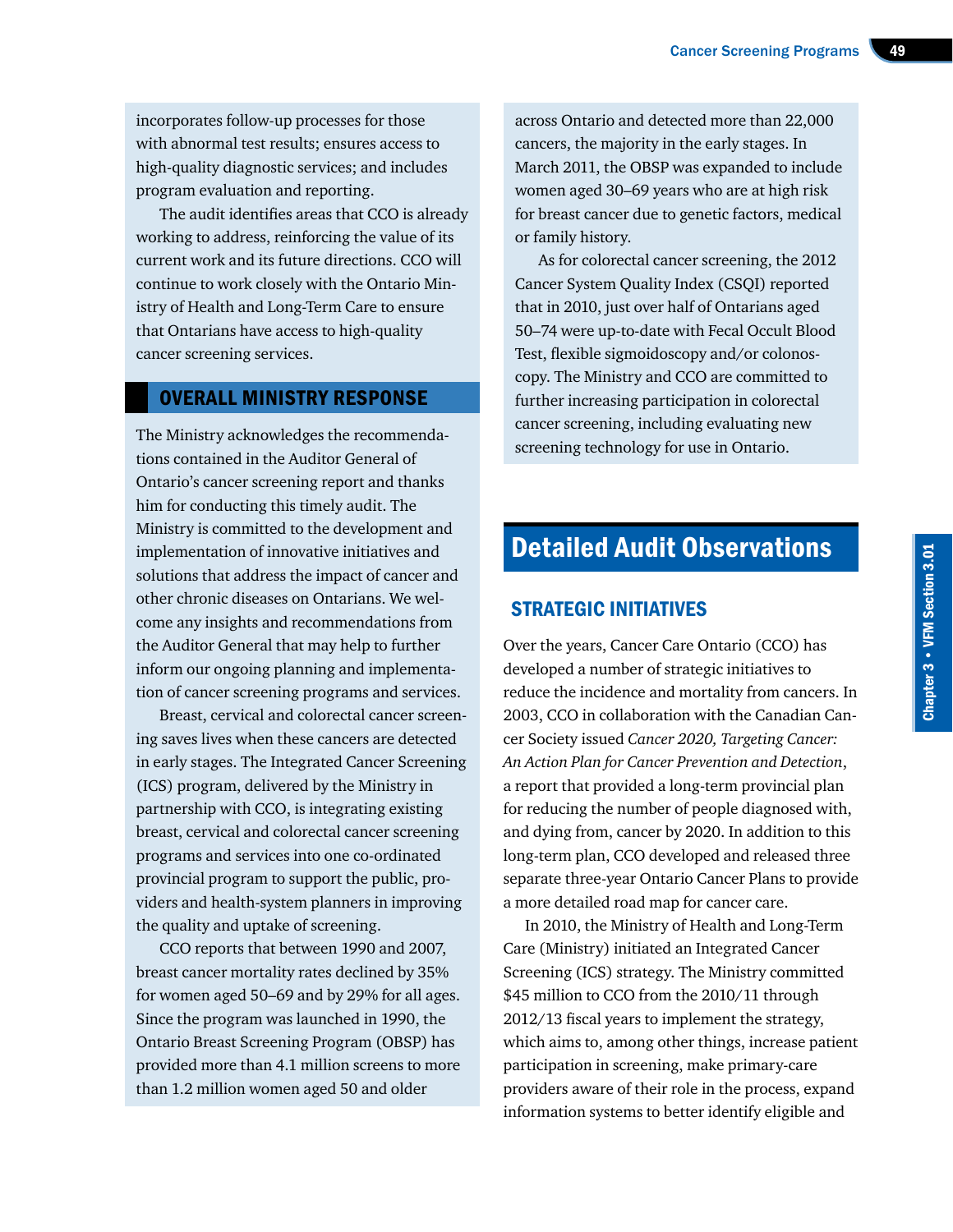high-risk people, and better monitor and report on the screening process.

CCO has implemented three cancer screening programs—the Ontario Breast Screening Program, ColonCancerCheck and a cervical cancer screening program. Our review showed that CCO had sound processes in place to assess whether a cancer screening program should be established and that its decisions were based on clinical evidence that demonstrated that screening was effective in reducing mortality. According to a national body's expert panel, Canadian Partnership Against Cancer (CPAC), a "reduction in cancer mortality is the definitive requirement to confirm that the screening test is effective."

We noted that the criteria used to determine which types of cancer warranted screening programs were in accordance with principles established by the World Health Organization (WHO). These criteria included, for example, an assessment of whether the condition is an important health problem, whether a suitable screening test or examination exists, and whether the overall benefit of the screening program outweighs potential harm from its application. For instance, in the case of prostate cancer, the balance of evidence has suggested that the harm of implementing an organized prostate cancer screening program may outweigh the benefits. CCO has indicated that it is continuing to monitor the current research work in this and other types of cancer, such as lung cancers.

# CANCER SCREENING PROGRAMS

There is substantial evidence to demonstrate that early screening and detection is critical in helping to reduce deaths from cancer. Early detection of cancers can lead to less invasive treatments and improved health outcomes.

As agencies in other jurisdictions such as Australia, New Zealand, the United Kingdom and other Canadian provinces have done, CCO has implemented cancer screening programs for breast, colorectal and cervical cancers.

A review of the mortality rates from 1992 to 2012 showed a decrease in the rates for each of the three types of cancers over the period. However, the rates of decline have slowed in recent years, as shown in Figure 1. According to Canadian Cancer Society data, Ontario's mortality rates for these three cancer types are comparable to those of most Canadian provinces, with British Columbia, Alberta and New Brunswick having slightly lower rates.

CCO told us that its efforts under the Integrated Cancer Screening strategy to improve screening participation rates and the quality of screening services would help accelerate the reduction of cancer mortality rates.

# Participation in and Access to Cancer Screening Programs

Screening programs are effective if they reach a sizeable percentage of the target population. Over the years, many different target participation rates have been established to guide cancer screening.

The *Cancer 2020* report in 2003 set participation rate targets of 90% to 95%, but CCO subsequently established what it deemed were more realistic target rates in its three-year Ontario Cancer Plans. Then, the Ministry, seeing that participation rates for all three programs had been levelling off, worked with CCO to develop an Integrated Cancer Screening (ICS) strategy to improve participation in screening for breast, cervical and colorectal cancers. The strategy included targets for gradually increasing participation rates from 2009/10 to 2013/14. For example, the breast cancer screening target increases from 66% in 2009/10 to 73% in 2013/14.

Participation target rates apply only to people deemed to be eligible for the screening. Eligibility criteria are based on such things as an age range or a person's other risk factors in developing a particular cancer, such as family history. At the time of our audit, the most recent CCO participation rate data available was for 2009/10, as shown in Figure 2.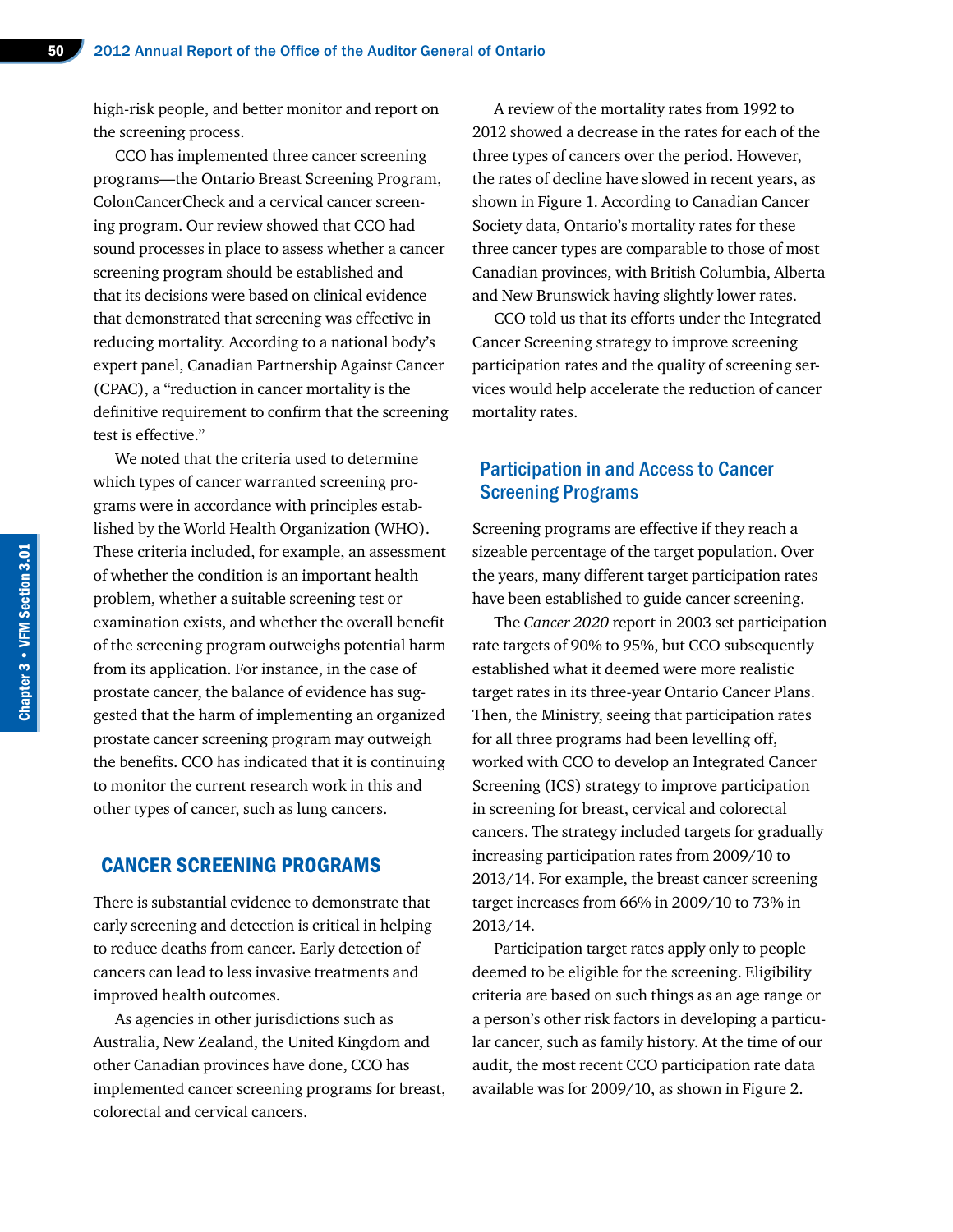

Figure 1: Mortality Rates for Breast, Colorectal and Cervical Cancer in Ontario (per 100,000 Ontarians) Source of data: Cancer Care Ontario

Breast and cervical cancer mortality rates are per 100,000 women in Ontario.

a. Cervical cancer mortality rates for 2008 to 2012 are not available.

b. Breast and colorectal cancer mortality rates for 2009 to 2012 are estimated.

To promote public awareness of the cancer screening programs, the Ministry spent a total of \$13 million from 2007/08 to 2011/12 for communication and promotion; CCO spent \$5.9 million over the same period to promote the screening programs to various health-care providers and stakeholders.

The Ministry and CCO were jointly responsible for the promotion of the cancer screening programs. An overall framework was developed to ensure a consistent and focused message, with the Ministry leading public communications and CCO leading provider education. The Ministry and CCO worked together on certain specific initiatives.

Our specific observations with respect to participation in and access to each of the cancer screening programs are as follows.

# Figure 2: Target and Actual Participation Rates in Cancer Screening Programs (%)

Source of data: Cancer Care Ontario

| <b>Cancer</b><br><b>Screening</b><br><b>Program</b> | <b>CCO Plan</b><br><b>Target</b><br><b>Participation</b><br><b>Rates</b> | <b>ICS Target</b><br><b>Participation</b><br><b>Rate for</b><br>2009/10 | <b>Actual</b><br><b>Participation</b><br><b>Rate for</b><br>2009/10 |
|-----------------------------------------------------|--------------------------------------------------------------------------|-------------------------------------------------------------------------|---------------------------------------------------------------------|
| <b>Breast</b>                                       | 70                                                                       | 66                                                                      | 66.8                                                                |
| Colorectal                                          | 40                                                                       | 32                                                                      | 27.4                                                                |
| Cervical                                            | 85                                                                       | 72                                                                      | 72 በ                                                                |

# Breast Cancer Screening

The Ontario Breast Screening Program (OBSP) was implemented in 1990, and the eligible population was women aged 50 to 69 years (changed to 50 to 74 years in November 2011) with average risk of developing breast cancer. Average risk means there is no risk factor other than being a woman and being older.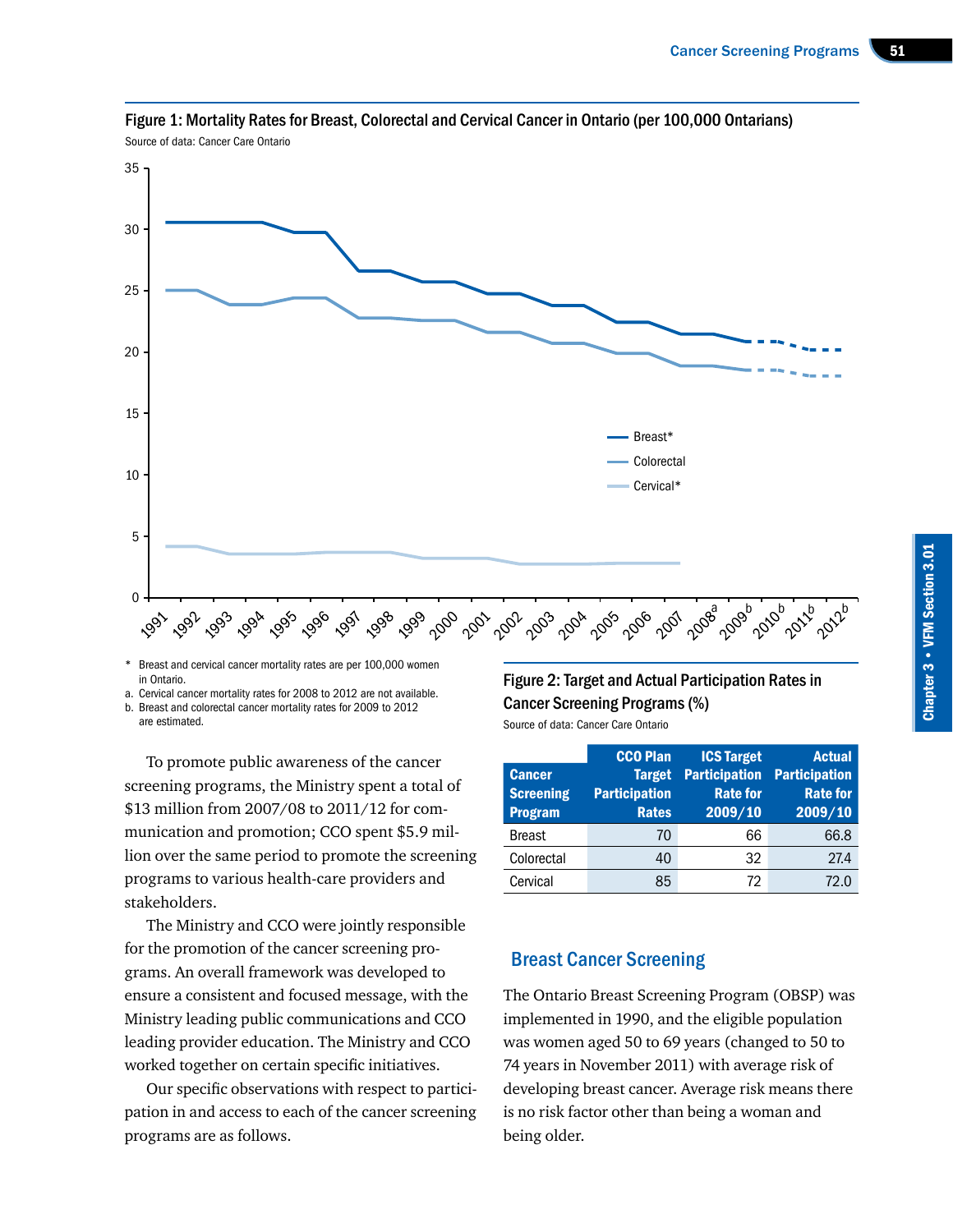In July 2011, Ontario became the only jurisdiction in Canada to integrate screening for women at high risk for breast cancer into an organized breast cancer screening program. The eligible population is women aged 30 to 69 who are at high risk of developing breast cancer. High-risk factors include having a specific genetic mutation, a family history that suggests hereditary breast cancer, a 25% or greater lifetime risk confirmed through genetic assessment, and having had radiation therapy to the chest before age 30 or more than eight years ago as treatment for another cancer or condition.

The average-risk program has tended to meet its participation targets, while the high-risk program was well below its target, although it should be acknowledged that the program is relatively new.

Breast cancer screenings and assessments are provided by more than 150 OBSP affiliate sites in hospitals and independent health facilities. About 523,000 women were screened through the OBSP in 2011/12. (Women can be screened outside of this program. In the 2010/11 fiscal year, the most recent year for which figures are available, about 112,800 women received mammogram services outside of the OBSP in independent health facilities.) About \$78 million was allocated to OBSP for breast cancer screenings.

For women with average risk of breast cancer, guidelines recommend cancer screening with mammography every two years. For women at high risk, the guidelines recommend annual screening with magnetic resonance imaging (MRI) or ultrasound, as well as mammogram.

In 2009/10, the most recent year for which statistics are provided, the participation rate for the eligible population at average risk of breast cancer was 66.8%, which meets the Integrated Cancer Screening strategy target, but is short of the CCO's target of 70% in its Ontario Cancer Plans.

In 2011/12, the Ministry allocated about \$11.6 million for screening of high-risk women. Of this, approximately \$6.5 million was provided to CCO, including \$4.7 million for an expected 20,000 screening exams and associated costs, and \$1.8 million for genetic assessments.

To access genetic assessment services, a woman must be referred to the OBSP by her doctor. Women confirmed as being at high risk for breast cancer will be booked for both a breast MRI and mammography. A May 2011 announcement indicated that screening these women with annual breast MRI and mammography will detect approximately 17 cancers per year in every 1,000 women screened.

Program data for the first nine months of the program, from July 1, 2011, to March 31, 2012, showed that about 5,000 women aged 29 to 69 were referred to the OBSP high-risk program. Of this total, about 600 women were screened. This number is well below the 20,000 that the Ministry expected for the program. CCO stated that the low number could be because the program started in the summer, or because women first had to get a referral from their family doctor to the program and many of them then had to have a genetic assessment. Of the \$4.7 million allocated for high-risk screenings and related services, CCO identified \$3.3 million that needed to be returned to the Ministry after the end of the fiscal year. CCO told us it has lowered its projection for 2012/13 to 5,000 screens.

Wait Times for Breast Cancer Screening Services Each OBSP affiliate site or regional office manages its own mammography screening bookings. The OBSP does not have a standard wait time for such services. At the three regional offices we visited, we found variations in the wait times ranging from just over two weeks to 10½ months. One reason that women in the program wait could be due to the high number of screenings and assessments done at these sites for women who are not eligible for the breast screening program. One site we visited did 20,500 mammograms in the 2010/11 fiscal year, of which only 9,400 were for those women defined as being eligible under the OBSP criteria. CCO has data on the provincial totals of non-OBSP screens conducted, but it did not collect such data on a site-by-site basis to help it assess the capacity of its more-than-150 breast cancer screening facilities.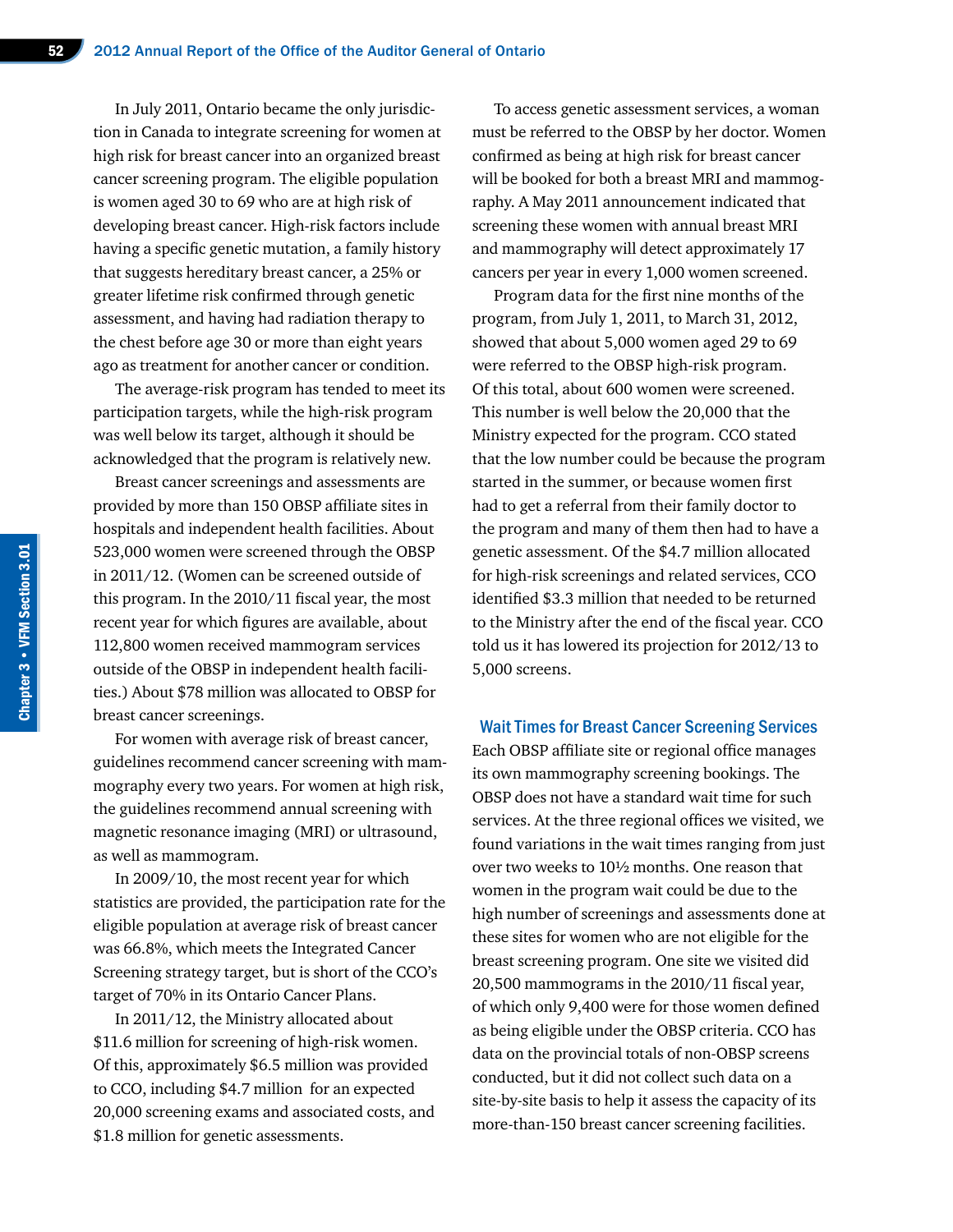In addition, data from 2008 (the most recent year for which data is available) shows that 56% of abnormalities identified in mammograms as requiring biopsy were followed up within seven weeks. This is below the national target established by the Public Health Agency of Canada of 90% within that time frame. CCO's comparison with other jurisdictions found that no other province had achieved this national target. Public Health Agency of Canada data from 2005/06 shows that only Nova Scotia did better than Ontario on this measure, with 58% of instances followed up on time, as compared to 57% in Ontario.

On our regional visits, we found there were wait times associated with various stages of the screening for those considered at high risk for breast cancer—up to six months at some sites. CCO conducted a survey at the end of 2011 of all genetic assessment clinics that determined eligibility for high-risk breast cancer screening. The survey found that wait times from when a woman received her referral to her first appointment averaged 84 days. Most clinics in the survey indicated that the waits were primarily a result of their not having enough staff to do the genetic assessments more quickly.

# RECOMMENDATION 1

To improve breast cancer screening services to eligible participants, especially those considered to be at high risk of breast cancer, Cancer Care Ontario (CCO) should periodically evaluate the wait times at each of its screening facilities. As well, CCO should take measures to increase its capacity to expedite genetic assessments for women who have been referred to the high-risk program by their doctors.

# CCO RESPONSE

CCO agrees that a reduction in wait times at all screening sites is important in order to improve breast cancer screening and assessment services. CCO will work with the regions to evaluate and improve wait times for screening and follow-up of abnormal screens.

CCO is conducting a one-year evaluation to identify areas where improvements can be made to the Ontario Breast Screening Program's new high-risk program. This is to be completed by March 2013. This evaluation will include wait times for MRIs and genetic assessments (i.e., counselling and testing) for women in the highrisk screening program. Based on the outcomes of the one-year evaluation, CCO will implement improvements to the program, with a special focus on reducing wait times for MRIs and breast assessments, where needed, beginning in 2013/14.

#### MINISTRY RESPONSE

The Ministry supports the evaluation of wait times for breast screening at each of its screening sites. The Ministry will work with CCO to evaluate and improve wait times for screening and follow-up of abnormal screens at all screening sites.

The Ministry has provided CCO with resources to conduct an evaluation of the Ontario Breast Screening Program to identify improvements, with a special focus on reducing wait times for MRIs and assessments as appropriate.

# Colorectal Cancer Screening

In 2007, the Ministry committed \$195 million for colorectal cancer screening over the five-year period from April 1, 2007, to March 31, 2012. CCO then launched the ColonCancerCheck program with total committed funding of \$72 million for the same five-year period. The eligible population of the program was men and women aged 50 to 74.

The program chose the guaiac Fecal Occult Blood Test (FOBT) kit as the primary colorectal cancer screening tool for Ontarians considered to be at average risk. This would include those with no family history of colorectal cancer or symptoms. FOBT testing is recommended every two years.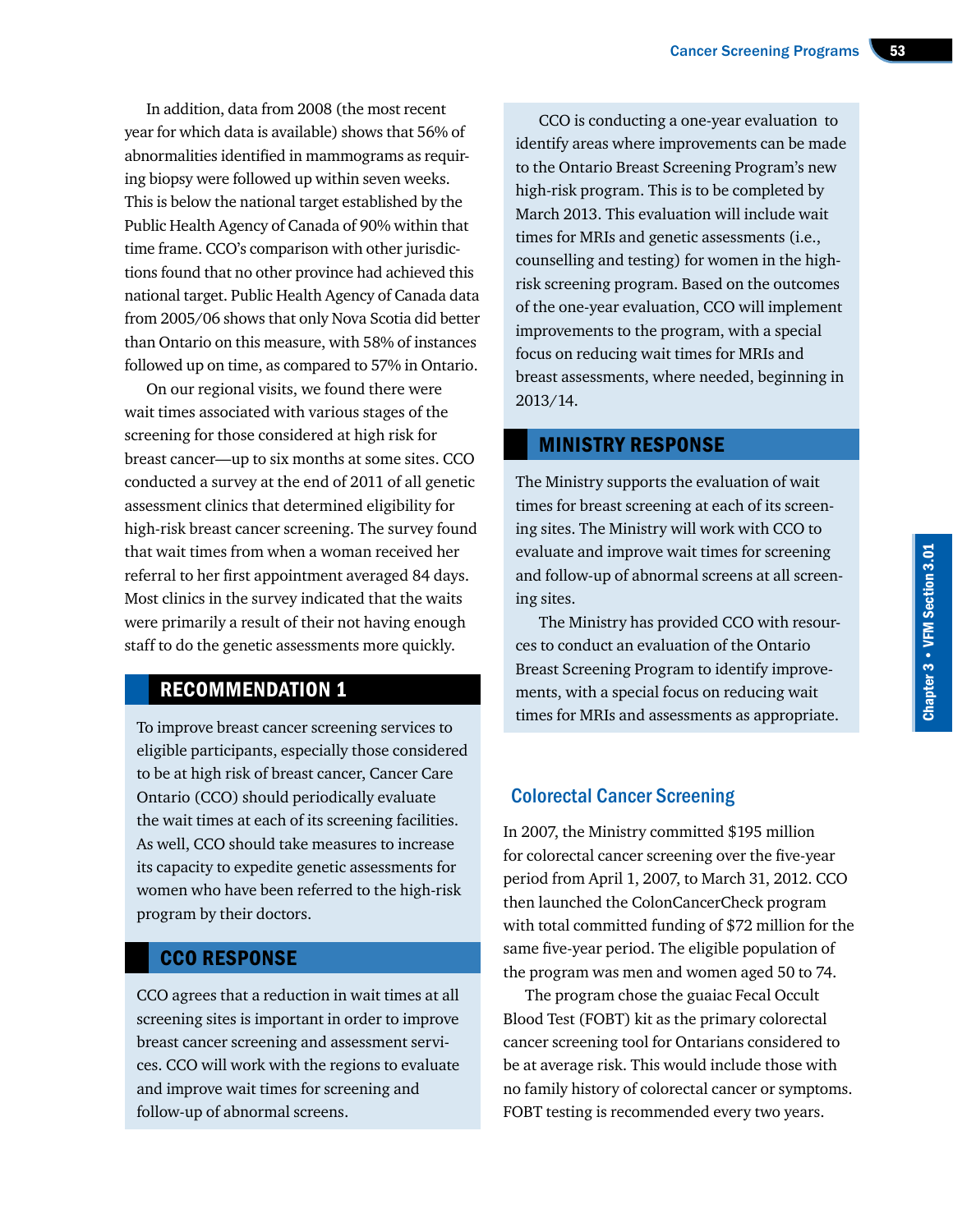When an FOBT is positive, the primary-care provider should refer the patient for a colonoscopy follow-up.

The program also includes people considered to be at increased risk—these are people with one or more immediate relatives who have, or have had, colorectal cancer—but the protocol is different. People at increased risk can bypass the FOBT and are fast-tracked to have a colonoscopy. If no cancer is detected during the colonoscopy, a person is encouraged to be tested again every five to 10 years.

In 2011/12, 63 hospitals signed agreements with CCO and received incentive funding of \$4.6 million to participate in the ColonCancer-Check program. The hospitals performed a total of 14,300 colonoscopies in that year.

#### Participation in Colorectal Cancer Screening

ColonCancerCheck reports that the participation rate among the eligible population (men and women aged 50 to 74) in 2009/10 was 27.4%, short of the ICS target of 32% and CCO's Ontario Cancer Plan target of 40%. However, the program measured only the rate of participation in the FOBT. In our visits to regional offices, and to some hospitals in these regions, we were told that the low rates might be partly due to the fact that many doctors think the FOBT is not reliable enough as a screening tool, and they were instead referring many average-risk people directly for colonoscopy screening. Indeed, a Ministry-commissioned survey in 2010 found that 37% of physicians believed the FOBT was not reliable enough to be used as a population-based screening tool. Accordingly, there were likely many more average-risk people being screened than were participating in the FOBT. (CCO told us at the time of our audit that it was conducting a pilot project using another stool-based test kit, the Fecal Immunochemical Test, or FIT, which has a higher sensitivity than the approved FOBT kit being used to that point; the different kit may address physicians' concerns about using the FOBT to screen for colorectal cancer.)

As well, because the participation rate figure did not include the direct colonoscopy screening of people considered at increased risk for colorectal cancer, the overall participation in colorectal cancer screening in Ontario was understated.

In December 2011, a Joint Steering Committee of the Ministry and CCO approved a method of calculating the colorectal cancer screening rate that includes people screened with FOBT, flexible sigmoidoscopy or colonoscopy, and decided that this calculation would be reported in addition to the FOBT participation rate. However, this method of calculation will result in overstating the screening participation rate because it also includes all individuals receiving treatment for colorectal cancer or precancerous lesions, and such treatment is not considered to be screening.

Under this new calculation method, the colorectal testing rate was reported in 2012 as 53% for 2010. It included everyone who had completed an FOBT in the previous two years, or who had had a flexible sigmoidoscopy in the previous five years, or colonoscopy in the previous 10 years, from all sources, including private colonoscopy clinics. Thus, about half of the eligible population remained unscreened.

#### Colonoscopy Wait Times at Hospitals

When the colorectal cancer screening program commenced in 2007/08, 57 hospitals participated in the program. This increased to 74 in the 2008/09 fiscal year and then dropped to 64 in 2010/11 and 62 in 2011/12.

The Canadian Association of Gastroenterology set a goal of two months to complete a followup procedure for a positive FOBT, a benchmark adapted by CCO as eight weeks. For people with a family history of colorectal cancer, the benchmark for the time from referral to colonoscopy was set by the Association as six months, adapted by CCO as 26 weeks. The ColonCancerCheck program set a provincial target of 75% for the eight-week benchmark and a provincial target of 80% for the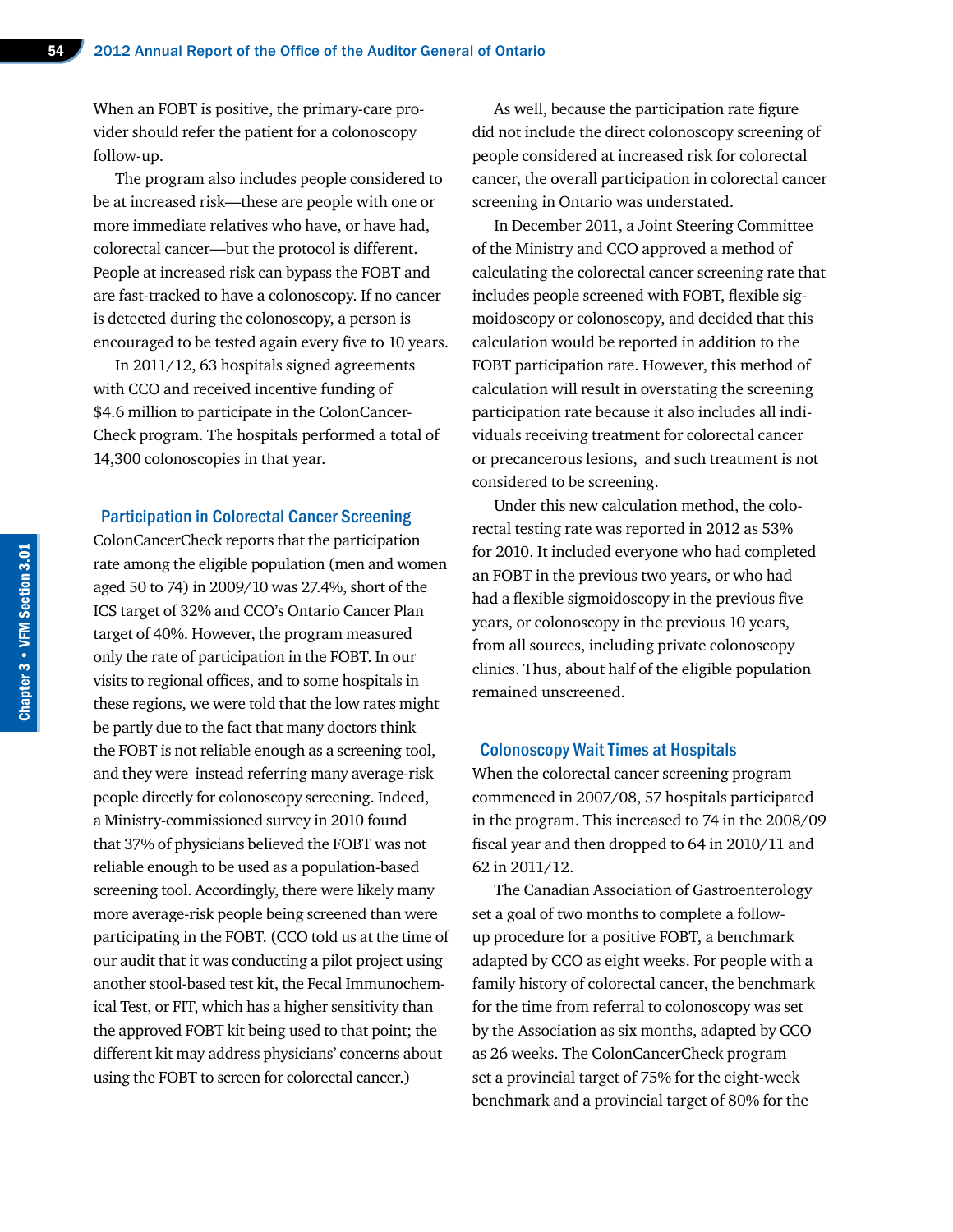26-week benchmark for those with a family history of colorectal cancer.

The Cancer System Quality Index (CSQI), recently published by the advisory group Cancer Quality Council of Ontario, reported that in 2011 73% of positive FOBT cases met the eight-week wait-time benchmark, an improvement over 60% in 2009. As stated in CCO reports, 80% of family history cases met the 26-week benchmark in 2010/11, an improvement over 71% in 2008/09. Our review of records at hospitals found that wait times exceeded the benchmarks of eight weeks for positive FOBT follow-up and 26 weeks for family history cases. Our review identified instances where individuals with positive FOBTs waited as long as 17 weeks for a follow-up colonoscopy and those with family history of colon cancer waited as long as 72 weeks for a colonoscopy.

While there was improvement in the two waittime rates, almost 30% of participants did not receive a follow-up colonoscopy within eight weeks of a positive FOBT result and within 26 weeks of a referral for increased risk. Some people were screened at private clinics, but CCO did not have access to the referral dates to private clinics to assess the wait times of participants.

CCO attributed the shortfall in meeting its targets to a number of things, including physicians who did not follow up with participants, reluctance of some people to have a colonoscopy, and physicians who told patients with positive FOBT results to repeat the test when they should have been referred at that point for a colonoscopy.

# RECOMMENDATION 2

To increase participation and improve its colon cancer screening efforts, Cancer Care Ontario should:

• examine and work to address the concerns doctors have with the effectiveness of the Fecal Occult Blood Test as a screening tool; and

• explore approaches for reducing the wait times for colonoscopy procedures, especially those for increased-risk patients.

# CCO RESPONSE

CCO agrees with this recommendation and is working to increase participation and improve the colorectal cancer screening program. It will continue to educate primary-care providers about the highest-quality evidence supporting FOBT screening. In addition, it will continue to evaluate the feasibility of introducing other screening tests that have recently been shown by highest-quality evidence to reduce colorectal cancer mortality—namely, a more sensitive stool-based test (the Fecal Immunochemical Test, or FIT) and flexible sigmoidoscopy. Both methods are appropriate for average-risk screening and may be more acceptable to primary-care providers, including doctors.

CCO will continue to work with the regions to improve wait times for colonoscopy at sites that are not meeting wait-time targets, especially for increased-risk patients (those with a first-degree family history of colorectal cancer), through regular quarterly performance reviews and contract management.

# MINISTRY RESPONSE

The Ministry has provided CCO with funding to conduct provider education and a pilot evaluation of newer Fecal Immunochemical Test technology for use in Ontario.

The Ministry has also provided CCO with funding to:

- expand colonoscopy capacity to reduce wait times for individuals who are at increased risk of colorectal cancer; and
- conduct a pilot to leverage non-hospital colonoscopy clinics to improve capacity for colonoscopy services, as part of the Colon-CancerCheck program.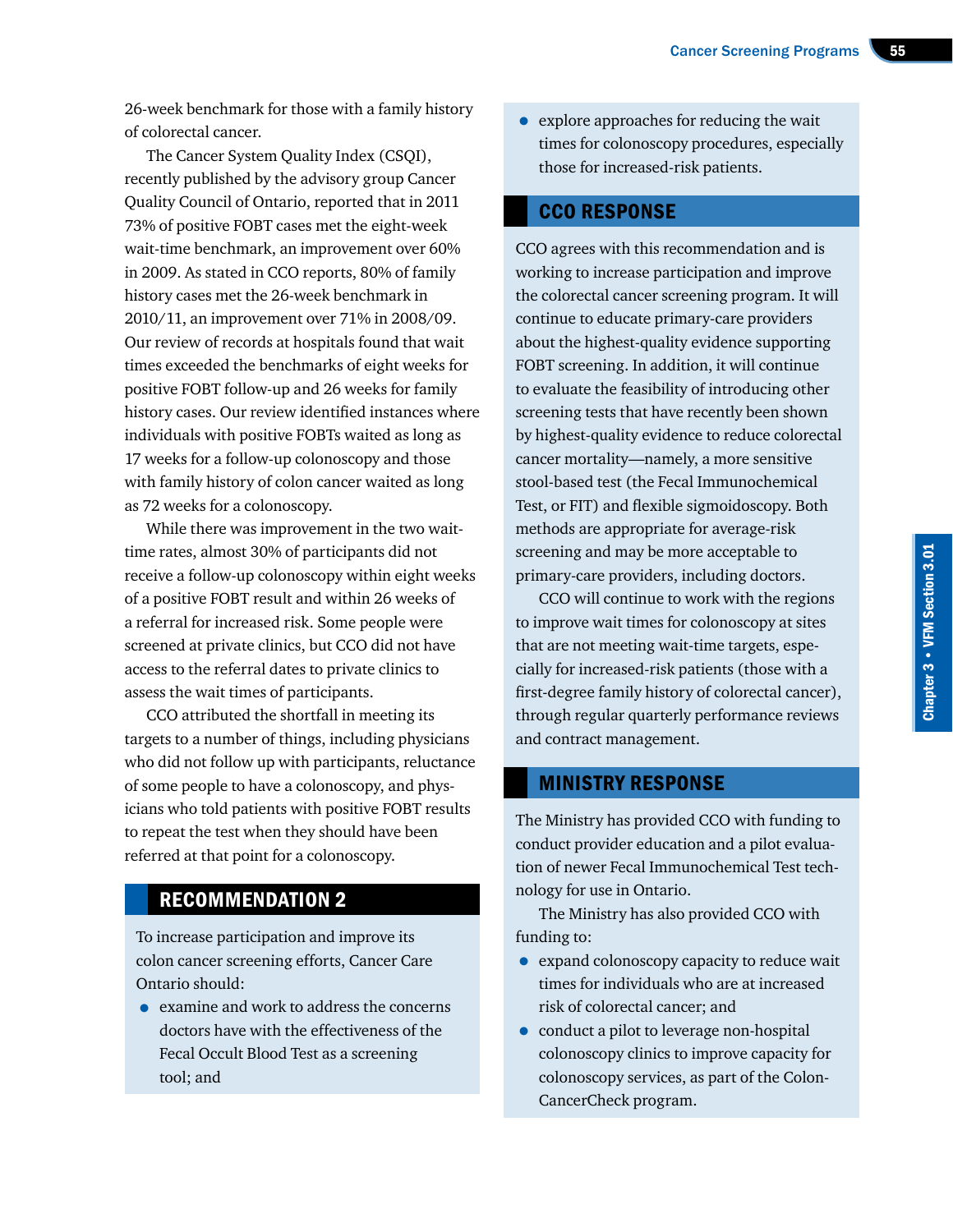#### Cervical Cancer Screening

The cervical cancer screening program was launched on June 15, 2000. In 2010/11, the Ministry paid \$54.8 million to doctors and labs for Pap tests. Screening is primarily performed with Pap tests done by physicians in their offices as part of routine checkups. When a low-grade abnormality shows up on a Pap test, the woman usually receives a repeat Pap test in six months. When a high-grade abnormality shows up on a Pap test, the woman is usually referred for a colposcopy—a visual examination of the cervix using an instrument called a colposcope. In some cases, tissue is removed in a biopsy, and a pathologist makes a diagnosis. Colposcopies are performed in hospital-based clinics or in private clinics.

CCO has recently issued updated guidelines that recommend the use of the Human Papillomavirus(HPV)-DNA test as a cervical cancer screening tool for women aged 30 years and older. The agency is working with the Ministry to explore how the test can be incorporated into the screening program.

## Participation Rates of Women with Invasive Cervical Cancer

Cervical cancer is largely preventable with HPV immunization, regular screening and appropriate, timely follow-up of abnormal results. Cervical cancer mortality increases steeply from age 45. The most recent Ontario Cancer Registry data, from 2009 to 2011, shows that 83% of deaths from cervical cancer occurred in women over 45.

Our review showed that in spite of the fact that older women were at increased risk of dying from cervical cancer, they were not appropriately targeted for screening and were inadequately screened. For instance, between 2009 and 2011, older women were twice as likely not to have cervical cancer screening in the three years prior to being diagnosed with invasive cervical cancer than younger women. Specifically, two-thirds of women aged 45 to 74 years diagnosed with invasive

cervical cancer did not have cervical cancer screening in the three years prior to being diagnosed, compared to only one-third of women aged 21 to 34 years that were not screened. In fact, half of women aged 55 to 74 years were not screened in the 10 years prior to being diagnosed with invasive cervical cancer.

#### Frequency of Cervical Cancer Screening

In general, CCO recommends cervical cancer screening every three years for all women aged 21 to 69 who are or have ever been sexually active. However, if a woman receives an abnormal test result, CCO recommends that she be tested annually until she has three successive normal results.

The overall provincial participation rate for cervical cancer screening in 2009/10 was 72%, which fell short of the Ontario Cancer Plan target of 85%, but met the Integrated Cancer Screening target. There was a significant difference in participation rates among age groups. CCO's program evaluation reported that the highest rates of screening participation were among women aged 20 to 29 years (74%), and the lowest rates were among women aged 60 to 69 years (66%.) Accordingly, younger women, who have a lower risk of cervical cancer, have the highest rates of annual Pap test screening. Our review showed that 16% of women aged 20 to 29 who had normal Pap test results in 2009 were screened again within 12 months. This only occurred in 7% of women aged 70 and older.

Discussions with CCO management indicated that younger women (20 to 34 years) are more frequently screened and rescreened because physicians often link Pap testing to annual health exams, contraception counselling and screening for sexually transmitted infections. The Ministry had identified this as an issue in 1996. Because older women often have fewer contraceptive and lifestyle reasons to see their doctor, they do not get tested often enough, if at all, even though they are at a greater risk of developing and dying from cervical cancer.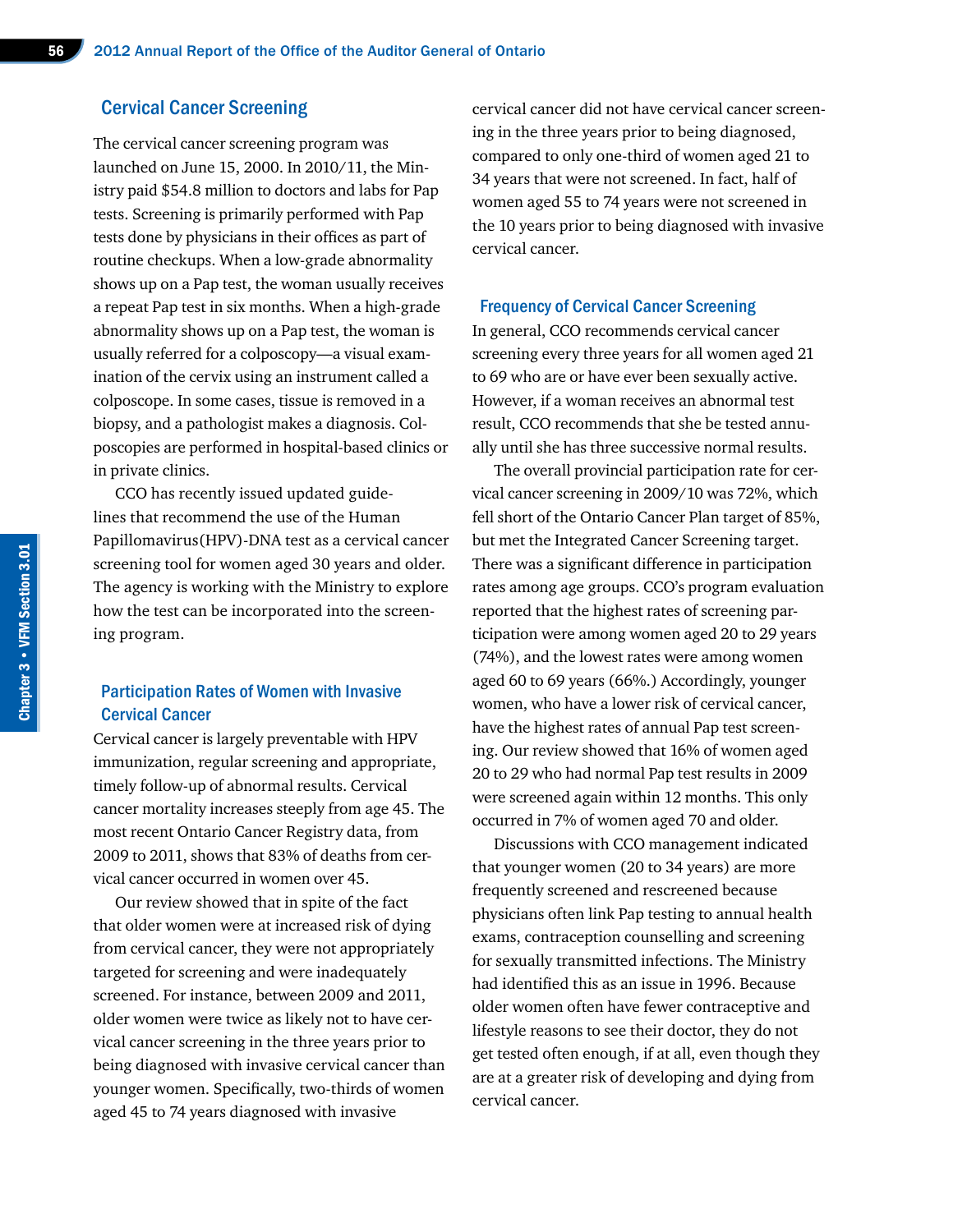CCO officials said the issue of too much or too little screening can also be attributed to lack of an organized system for telling people when they are due to have the test. For the cervical cancer screening program to have an organized call and recall system, it must be allowed to collect health information about individuals without their consent. This requires being approved for Prescribed Registry status by the Ministry and the Information and Privacy Commissioner. CCO obtained Prescribed Registry status for the Ontario Cancer Screening Registry in May 2011. The Information and Privacy Commissioner approved CCO's information practices and procedures in respect of the Registry in October 2011. As a result, the program can now collect data to identify eligible women and send them directly all appropriate correspondence about test results and to invite or recall them for screening.

According to CCO, it would be a better practice to encourage doctors to view the Pap test as a separate service, and not tie it to appointments for contraception counselling, annual health exams and testing for sexually transmitted infections. CCO recommended that the Ministry, through its negotiations with the Ontario Medical Association, align its incentive payments for physicians with its updated cervical cancer screening guidelines, which were released to the public and health-care providers in May 2012. The current physician incentive bonus has been based on the percentage of the target population who received a Pap test in the 30 months prior to March 31 of the fiscal year for which the bonus is being claimed. This is a six-month shorter interval than the 36 months that the CCO recommends between Pap tests, and may encourage over-screening. In addition, there were no financial disincentives to screening women more frequently than at the recommended intervals.

#### Wait Times for Colposcopy Services

For screening to be effective, timely follow-up of abnormal Pap test results is critical. The 2012 Cancer System Quality Index noted that 17% of women

aged 20 to 69 did not have a follow-up colposcopy within six months of a high-grade abnormal Pap test. The 2008 colposcopy guidelines specify that less severe cytological findings should be followed up with colposcopy within eight to 12 weeks, while more severe findings should be followed up within a shorter time. As a minimum standard, time from referral to colposcopy should not exceed six months.

During our audit, we found that CCO had not sent out any correspondence to the affected individuals, but CCO informed us that now that it has Prescribed Registry status, it planned, as of fall 2012, to send result letters to all women aged 21 to 69 years with abnormal or unsatisfactory Pap test results.

In February 2012, CCO did a preliminary review of colposcopy data for the years 2008 to 2010 to determine the median time for receiving a colposcopy. This preliminary review showed that the median wait time for high-grade abnormalities was generally about three months.

# RECOMMENDATION 3

To improve the effectiveness of its cervical cancer screening services, Cancer Care Ontario should:

- target promotional and educational efforts to increase participation and rescreening rates among older women;
- educate the public and health-care providers on appropriate cervical cancer screening intervals; and
- monitor wait times for colposcopy procedures for timely follow-up of women with abnormal Pap test results.

# CCO RESPONSE

CCO agrees with this recommendation and is actively working to strengthen the cervical cancer screening program. Providers who perform cervical screening are key to ensuring that screening and follow-up are done according to guidelines. In May 2012, CCO disseminated its new cervical cancer screening guidelines to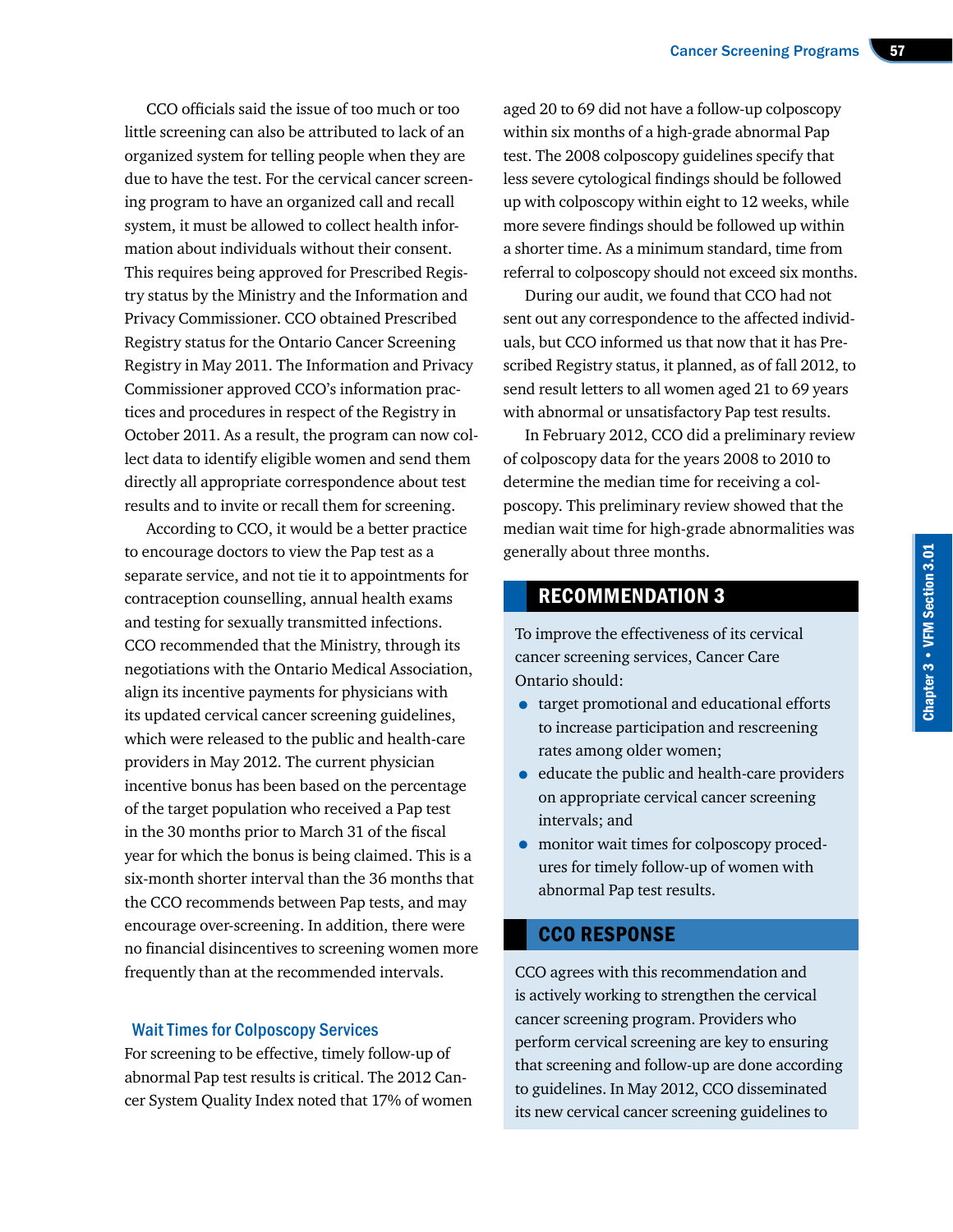providers across Ontario, along with information they can distribute to women.

In addition, efforts to increase awareness of cervical cancer screening guidelines among providers and women of all ages will continue through targeted media outreach and correspondence campaigns beginning in July 2012. This includes the development of awareness campaigns with regional partners to promote appropriate screening for under-/neverscreened populations and older women.

CCO will work with hospitals and colposcopy clinics to monitor and improve colposcopy wait times, where needed, and will work with primarycare providers to improve follow-up rates for all women with abnormal Pap test results.

# MINISTRY RESPONSE

The Ministry will continue to work with and fund CCO to identify effective strategies for delivery of promotion and education aimed at increasing knowledge and awareness among the public and health-care providers on appropriate cervical cancer screening and clinically recommended guidelines.

# Cancer Screening for People with No Family Physicians

According to the Ministry, about 6% of the adult population does not have a family physician. Currently, when anyone without a primary-health-care provider participates in any of the three cancer screening programs, CCO is responsible for ensuring that abnormal test results are followed up. CCO then encourages these people to contact Health Care Connect to find a physician for ongoing primary care. However, this process does not actively seek out people who do not have family physicians and get them into screening programs.

CCO has recognized that people who never, or rarely, participate in screening programs often face challenges relating to low incomes, immigrant backgrounds, functional difficulties or sexual orientation. CCO indicated that "current research suggests that local, customized interventions best address the specific barriers to screening experienced by this group." As a result, CCO received a commitment from the Ministry of \$4.5 million for 2010/11 to 2012/13 to develop initiatives directed to the under- or never-screened population.

In 2010/11, CCO selected five of its 13 regions for projects for under- and never-screened people, and it is providing funding to these five regions for two years, after which time it will evaluate the initiatives to see if they should be expanded. CCO informed us that there are plans to perform more detailed analysis on a LHIN level to expand on the current regional projects in the 2013/14 fiscal year.

In addition, under the Integrated Cancer Screening strategy, CCO has various proposals or pilot projects to help improve participation in screening programs among people who do not have family physicians. Such initiatives include sending colorectal cancer screening kits directly to a sample of eligible people, providing screening invitations and reminders to eligible people, and developing community-based education/recruitment to engage under-screened populations.

# RECOMMENDATION 4

The Ministry of Health and Long-Term Care should monitor and assess current Cancer Care Ontario initiatives designed to improve participation in screening programs among people who do not have family physicians to gauge their effectiveness.

#### MINISTRY RESPONSE

Improving participation in screening programs is a key objective of the Integrated Cancer Screening program. The Ministry provides CCO with the appropriate resources, mandate and public support to carry out its initiatives and activities.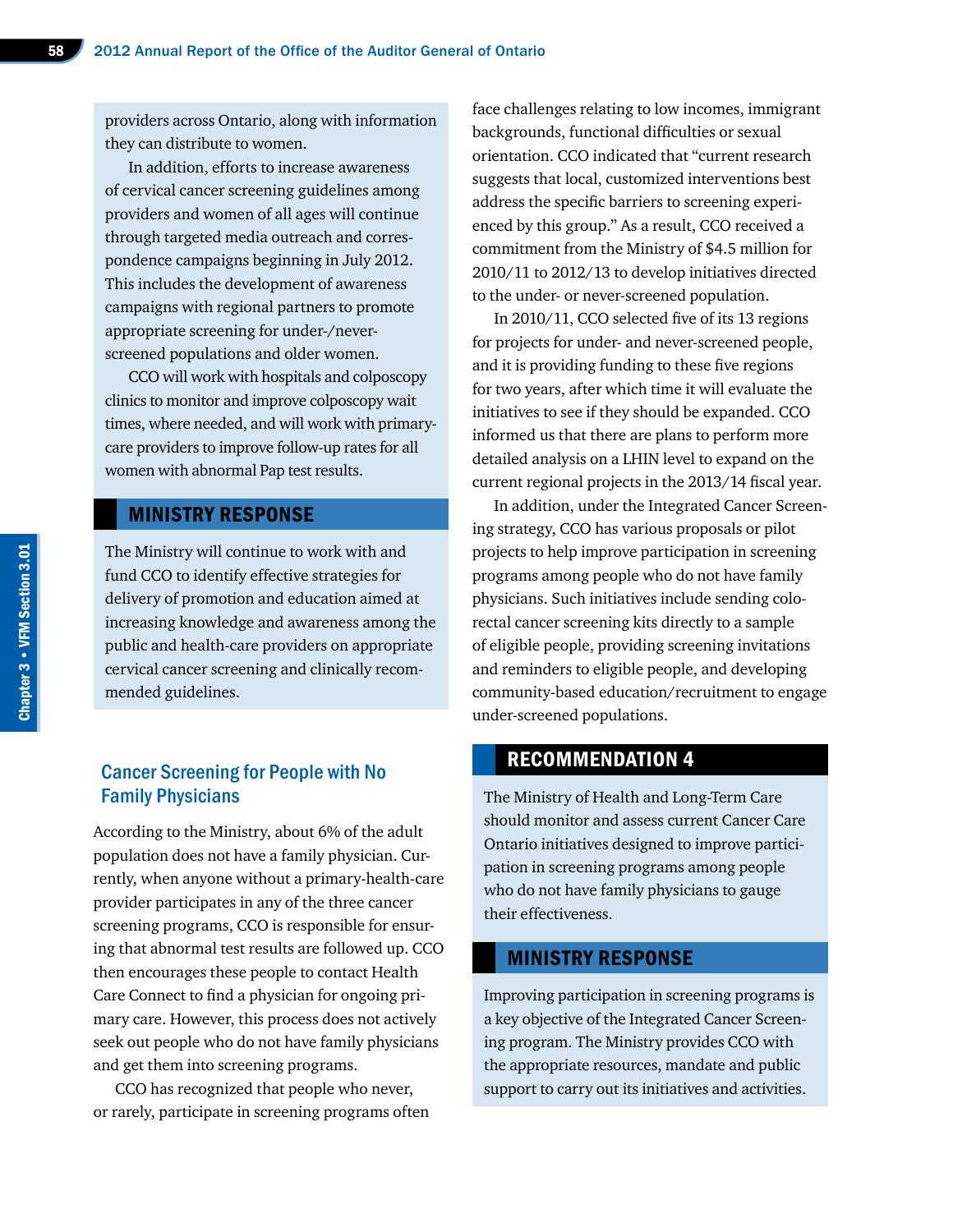The Ministry and CCO are finalizing the current Transfer Payment Accountability Agreement, which includes appropriate mechanisms for monitoring, oversight and reporting of CCO's activities against clearly defined objectives and targets.

In addition, the Ministry's Health Care Connect program continues to connect unattached people with primary-care providers. Since its inception, Health Care Connect has matched and referred more than 100,000 people.

## CCO RESPONSE

CCO agrees with this recommendation and will work with the Ministry to ensure appropriate monitoring of CCO's activities to improve participation among people who do not have primary-care providers. CCO and the Ministry are working to determine how to increase screening access for all eligible people, including those without providers, such as by allowing self-referral for screening, having other health-care professionals provide screening tests, mailing FOBT kits directly, and providing screening in mobile settings. CCO and the Ministry are collaborating to make necessary regulatory changes to expand access to screening through these channels, such as by permitting laboratories to process screening tests dispensed by non-physicians.

Increasing screening participation for people without primary-care providers must be coupled with ensuring timely follow-up for those who have abnormal test results. CCO is working with the Ministry to implement an organized follow-up model for all those who have been screened, particularly people without primarycare providers.

## MONITORING FOR QUALITY OF SERVICES

Monitoring the quality of cancer screening programs is important to help ensure that the pro-

grams live up to established minimum standards and that a process is in place to assess their reliability on an ongoing basis. Patients and their doctors need to be able to trust the results. Our review of the quality assurance programs in place for each of the screening programs found significant variations. CCO had developed a comprehensive quality assurance program for monitoring the breast cancer screening program, but it had established only limited monitoring for the colorectal cancer screening program, and none for the cervical cancer screening program. As well, our research indicated that other jurisdictions, such as the United Kingdom, have well-defined quality assurance processes that may warrant consideration here in Ontario.

# Breast Cancer Screening

CCO had developed a comprehensive quality assurance program for monitoring the Ontario Breast Screening Program (OBSP).

Sites must meet specific minimum requirements before they can participate in the OBSP. Among other things, they must receive and maintain accreditation from the Canadian Association of Radiologists Mammography Accreditation Program (CAR-MAP). The accreditation covers radiologist and medical radiation technologist qualifications, equipment, quality control, quality assurance, image quality and radiation dose.

However, in 2009/10, 20% of breast cancer screenings were done outside of the OBSP and were performed at non-OBSP sites that were not subject to the monitoring requirements. In discussions at regional offices we visited, we were told that the use of non-OBSP sites could be because doctors were referring women to sites that were close by or even in the same building as the doctor's office, or because doctors and patients are not necessarily aware that there is a difference between OBSP and non-OBSP services. As a consequence, these women did not have access to CCO's follow-up of abnormal test results, reminders or recalls for the next appointment, or to the CCO's quality assurance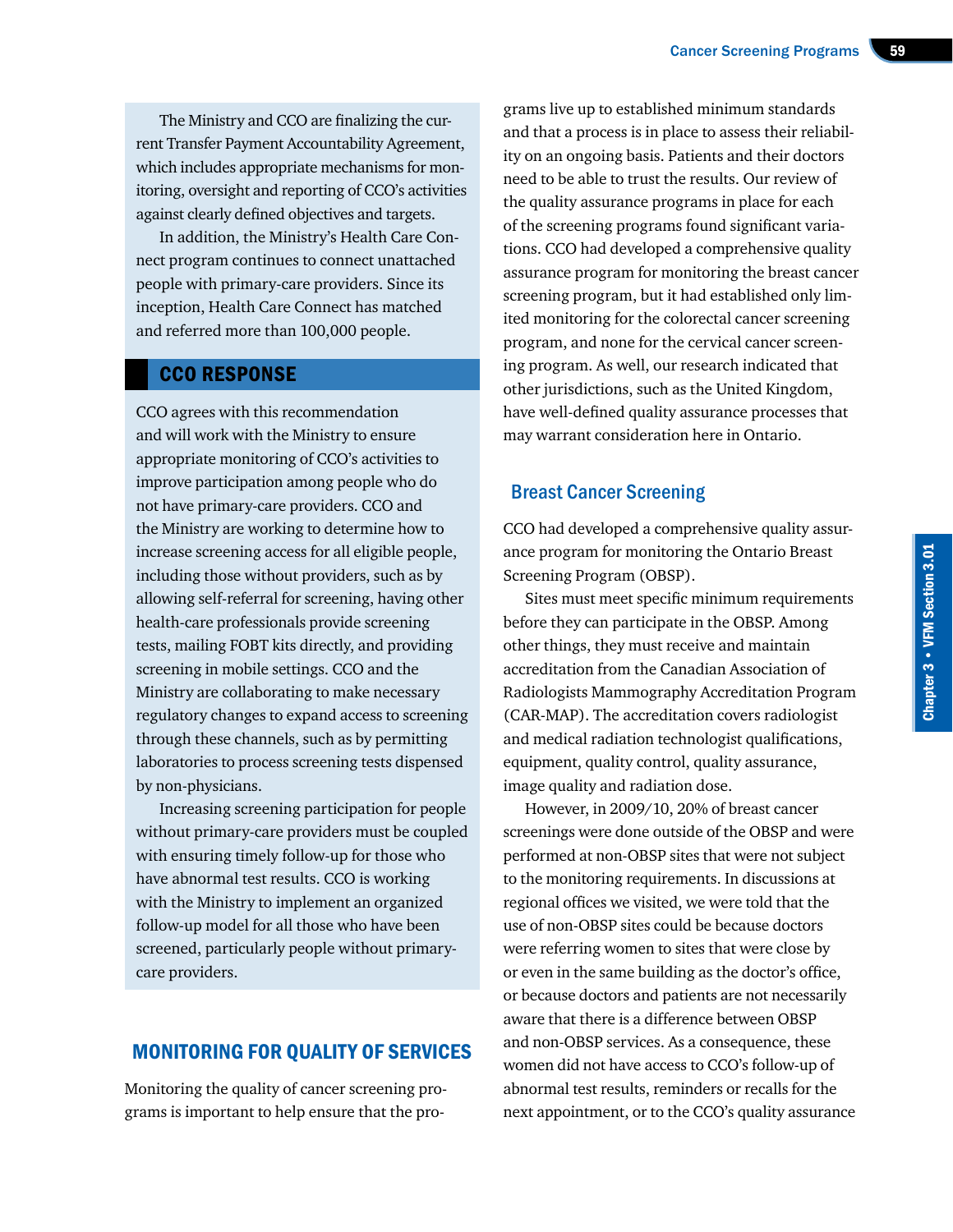processes as did women screened at OBSP sites, although their results were still read by a radiologist and sent to their doctor for follow-up.

We were informed by CCO during the audit that the College of Physicians and Surgeons of Ontario (College) would be requiring CAR-MAP accreditation for non-OBSP independent health facilities by early 2013. The College has since included a requirement for CAR-MAP accreditation by 2014 in the updated Clinical Practice Parameters and Facility Standards for all independent health facilities. Hospitals that provide mammography services are not required to have CAR-MAP accreditation, but CCO has recommended that the Ministry require it. The Ministry has agreed that CCO should strike an expert panel and work with CAR-MAP and the College to further develop this recommendation. Subsequent to our audit, we were informed that the Ministry was reviewing options to ensure that all sites providing mammography services are CAR-MAP–accredited by 2014.

In addition to requiring accreditation, the OBSP has established several quality assurance processes. These include regular reviews of the work of the radiologists who assess the screens, inspections of mammography machines every six months, reviews of the work of medical radiation technologists, and chart audits to ensure information on participants is complete and up to date.

For quality assurance purposes, the OBSP also conducts what are called "interval cancer reviews" of cases in which a woman has been diagnosed with cancer after having had a previous screening test that reported normal results. This is to determine if the cancer was missed at the previous screening or whether the cancer developed subsequent to the screening, which provides feedback to OBSP radiologists.

In 2009, 225 such cases had been reviewed and 81 were further investigated. Of these 81 cases, 42 were subsequently classified as missed-atscreening. No interval cancer reviews were done from the end of 2009 to July 2011, because CCO's OBSP radiologist-in-chief had retired and a new

radiologist-in-chief was not hired until July 2011. At the time of our audit, a backlog of almost 900 interval cancer cases needed to be reviewed. CCO informed us that it expected to complete its followup review of these cases by December 2012.

CCO arranges for independent inspection of mammography machines every six months to make sure their radiation levels are within the acceptable range. We reviewed a sample of inspection reports at three regions we visited. One region had not received all the reports from its sites on how they followed up on any issues that arose in the inspections. Some of these reports were due in August, September or October of 2011. At another region, all issues that were reported had been addressed, and at the third, no significant issues were identified.

Regional offices are required to conduct audits of patient records (chart audits) to ensure that data entered in the screening system is accurate, in accordance with OBSP standards and policies, and consistent with data entered in the provincial information system. We found that the chart audit policy did not specify the sample sizes to be reviewed, the frequency of the reviews, and, when concerns are identified, what the subsequent review frequency must be. At the regions we visited, we found significant variations:

- Only three of the four regions we visited conducted chart audits. The region that did not perform chart audits chose to conduct sample reviews for only cases with abnormal screen results.
- For the three regions that conducted chart audits, the frequency and types of reviews varied. One region conducted chart audits every three years with less extensive chart reviews between the audit years. The other two regions conducted annual chart audits.
- The three regions each reviewed a sample of 20 files for each site they audited, regardless of the number of yearly screens performed at the site. Therefore, a site that performed 10,000 screens annually had the same sample size as a site that performed 500 screens annually.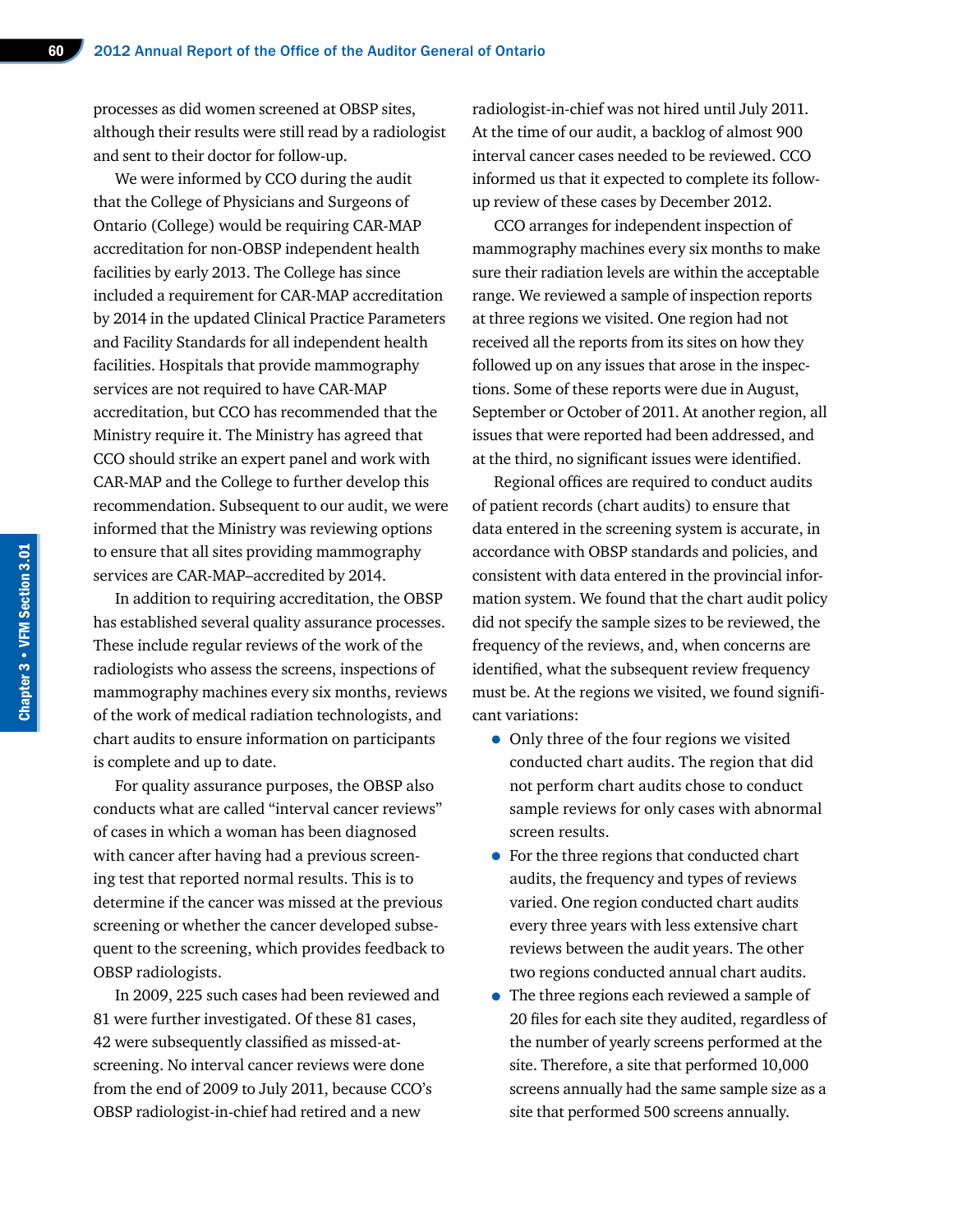# Colorectal Cancer Screening

CCO and the Ministry maintain some monitoring mechanisms for colon cancer screening. We noted the following observations.

### Quality of Laboratory Services

In the ColonCancerCheck program, the completed FOBT kits are analyzed at participating community laboratories for the presence of blood in the samples. Test results are then sent to the participant's physician as well as to CCO. The physician informs the participant of his or her screening result. CCO also notifies the participant of his or her result. If a test result is positive, a colonoscopy is usually recommended as a follow-up test.

Labs that want to participate in ColonCancer-Check must sign an agreement with the Ministry that outlines specific requirements, such as that the lab must be accredited by the Quality Management Program Laboratory Services of the Ontario Medical Association, and that it must conform to the Canadian External Quality Assurance Program established by the Ontario Association of Medical Laboratories (Association). Under an agreement between the Association and the Ministry, total Ministry-approved funding is up to \$45 million over five years. A committee of the Association, comprising members from all labs that are participating in ColonCancerCheck, monitors the quality of laboratory performance through monthly proficiency testing.

Not only are there no Ministry or CCO representatives on this quality committee, but neither the Ministry nor CCO received reports on the quality assurance process and related results. The agreement between the Ministry and the Association states that the Ministry will only be informed of concerns that are not satisfactorily resolved by the appropriate laboratory, and must then be referred to the Ministry for action. The Association told us that there have been no incidents that needed to be referred to the Ministry since the quality assurance program began in 2008.

# Quality of Hospital Services

CCO uses colonoscopy as a primary screening tool for people considered at increased risk of colon cancer, and as a follow-up test to positive FOBTs. Only colonoscopies performed at participating hospitals are eligible for incentive funding from the colorectal cancer screening program. In 2011/12, these hospitals performed about 14,300 colonoscopies and received incentive funding of \$4.6 million. Participating hospitals must meet specific quality standards outlined by CCO, including the following:

- endoscopists must perform at least 200 colonoscopies annually to achieve or maintain competency;
- the hospital's rate of bowel perforation must be no higher than one in 2,000 for screening procedures and one in 1,000 for all procedures; and
- the examination of the bowel must meet a particular standard so that the thoroughness of the procedure can be assessed.

We found that CCO collected the necessary data, but it did not analyze and monitor the data with respect to whether individual endoscopists complied with the requirements. Specifically, we found the following:

- From colonoscopy data from 2008/09 to 2010/11, we asked CCO to identify the percentage of endoscopists in the colorectal cancer screening program who did not do the minimum 200 colonoscopies annually. The review showed that more than 20% of endoscopists did not meet the requirement.
- Our review of perforation data from 2009/10 to the third quarter of 2011/12 for three regions we visited showed that the participating hospitals generally met the perforation rate standards. However, the rates were determined based only on perforations that occurred on the procedure date. Our discussion with an expert in the field, as well as a review of research articles, indicated that complications may arise up to 14 days after the procedure. CCO said it did not track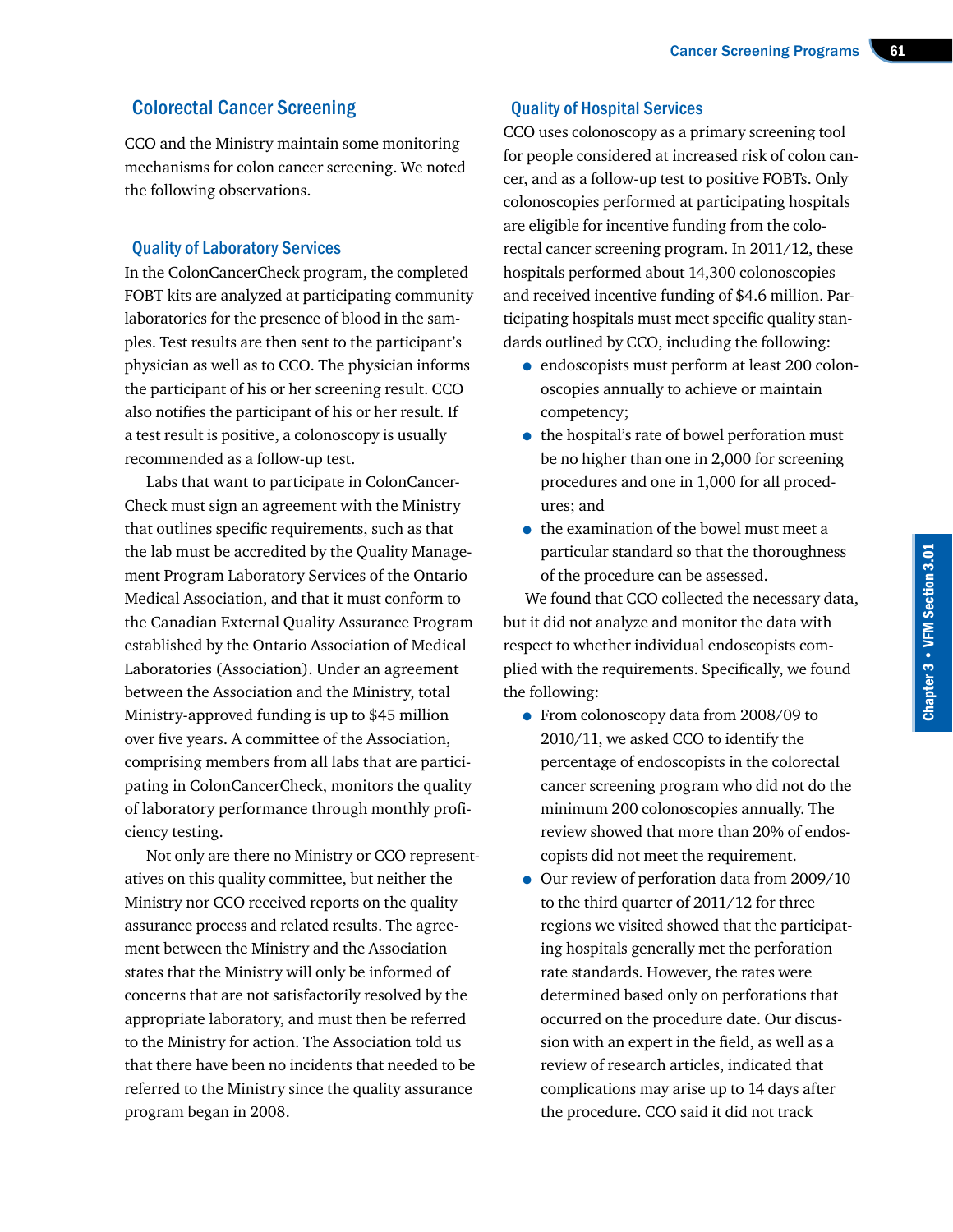this information beyond the procedure date because it was very challenging to do so.

Other than the professional requirements of the specialists who conduct colonoscopy procedures, as well as the hospitals' requirements, there is no comprehensive quality assurance process. CCO told us that it is considering developing a quality assurance process that is similar to that of the breast cancer screening program.

#### Quality of Services at Private Clinics

There are approximately 50 private clinics in Ontario that offer colonoscopy services but are not eligible to receive incentive funding for colonoscopies. Until 2010/11, these private clinics were not subject to any specific program quality standards and data collection requirements, as hospitals are under the colon cancer screening program. In 2010/11, however, the College of Physicians and Surgeons of Ontario began monitoring and inspecting these clinics. CCO is conducting a pilot project to explore how to incorporate these clinics into the screening program.

### Cervical Cancer Screening

As mentioned earlier, CCO received Prescribed Registry status for the Ontario Cancer Screening Registry in May 2011. The Information and Privacy Commissioner approved CCO's information practices and procedures in respect of the Registry in October 2011. Receipt of Prescribed Registry status enables the establishment of a comprehensive quality assurance program. Prior to receiving this Prescribed Registry status, CCO was not able to obtain enough data to establish such a program. We made the following observations.

#### Quality of Laboratory Services

Cytology samples are generally obtained through Pap tests done in doctors' offices and are then analyzed by laboratories. CCO relies on the quality assurance processes that govern the accreditation

and proficiency testing of labs by the Quality Management Program—Laboratory Services (QMP-LS), operated by the Ontario Medical Association. In addition, the Ministry licenses laboratories to perform a defined set of tests.

CCO is responsible for quality assurance for the cervical cancer screening program. A quality assurance program would include test quality standards; the collection of data and monitoring of compliance to those standards; performance indicators; and the development of laboratory-related targets. However, CCO had not yet developed a quality assurance program for cervical cancer screening. CCO indicated that it did not have the authority to collect all of the data required for performance management and reporting by providers until it received Prescribed Registry status in October 2011.

We also reviewed how quickly cytology testing should be completed. From 2007 to 2010, the provincial median turn-around time decreased to 15 days from 21. However, turn-around time varied widely among laboratories. For instance, in the 2010 fiscal year, the median turn-around time at individual labs ranged from seven to 33 days.

#### Quality of Colposcopy Services

Colposcopy is performed to investigate cervical abnormalities, such as pre-cancerous lesions. In 2010/11, the Ministry reported that 125,400 colposcopy procedures were performed, a 28% increase from the 98,000 completed in 2004/05. Colposcopies are done in hospital-based clinics or in physicians' offices.

In 2008, CCO established colposcopy guidelines, including guidelines on qualifications and training for those who perform the procedure, and on quality assurance measures. However, CCO has not assessed and monitored the quality of colposcopy services to make sure they are provided in accordance with these guidelines. For instance, we found the following:

• According to the guidelines, those performing colposcopy should complete approximately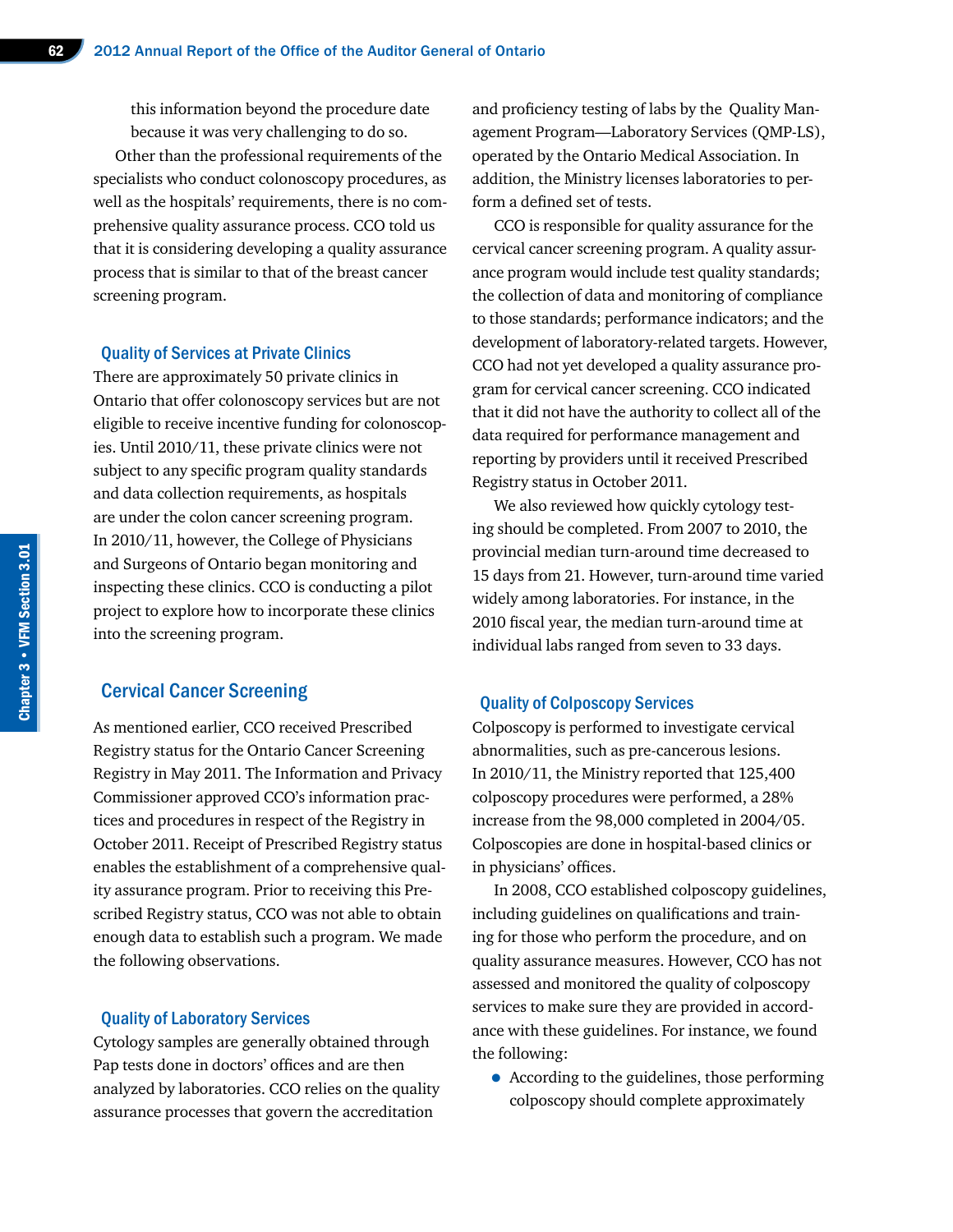100 colposcopies per year to maintain their competency level, with at least 25% of cases being new patients. As discussed earlier, CCO did not have the authority to collect all of the data required for performance management and reporting by providers until it received Prescribed Registry status in October 2011.

• The guidelines call for colposcopy clinics to undergo annual reviews for quality assurance, and for clinical audits to be done at regional and provincial levels to ensure consistent results and provide appropriate feedback to clinicians. CCO has not implemented a quality assurance program or conducted clinical audits since the program began in 2000.

After CCO was granted authority to collect and review the data to assess quality of services in October 2011, it also signed a data-sharing agreement with the Ministry in January 2012 to access the necessary health information. With access to the Ministry's claims payment data, CCO will now be able to gather information on the number of colposcopies performed, whether a biopsy was done, the number of physicians performing colposcopies and the physicians' specialties. However, CCO still will not have data on the results of colposcopies and biopsies from all sources, including hospitals, clinics and other facilities.

# RECOMMENDATION 5

To ensure that Ontarians are receiving quality cancer screening services, Cancer Care Ontario should work with the Ministry to:

- establish monitoring procedures to ensure that quality assurance requirements are met for screening of breast, colorectal and cervical cancers, regardless of whether they are provided under programs established by Cancer Care Ontario or other service providers; and
- obtain screening data so it can review and assess the work performed by all service providers and measure the results against appropriate quality assurance standards.

# CCO RESPONSE

CCO strongly agrees that screening is most effective when offered through an organized program that incorporates all service providers and uses robust quality assurance mechanisms to maximize the benefits of screening and minimize the harms. CCO also agrees that other jurisdictions, particularly the United Kingdom, offer excellent models for quality assurance programs. Building on models such as these, CCO will establish regular monitoring procedures to assess performance against quality assurance requirements, such as by tracking screening frequency, cancer detection rates and competency of providers. CCO will work with the Ministry to obtain the data and the mandate required to ensure that quality assurance requirements for screening programs are met by all service providers, regardless of whether screening services are provided under programs established by CCO. This will include primarycare providers, radiologists, colonoscopists, colposcopists, colonoscopy sites, mammography sites and laboratories.

# MINISTRY RESPONSE

The Ministry will continue to work with and provide CCO with the appropriate resources, mandate and support to carry out effective quality assurance and monitoring of service providers.

Under the *Laboratory and Specimen Collection Centre Licensing Act*, all medical laboratories must, as a condition of licensing, meet the requirements of the quality management program carried out by the Ontario Medical Association (Quality Management Program— Laboratory Services, or QMP-LS). The quality management program carried out by the QMP-LS is for all laboratory testing and includes colorectal and cervical cancer screening tests.